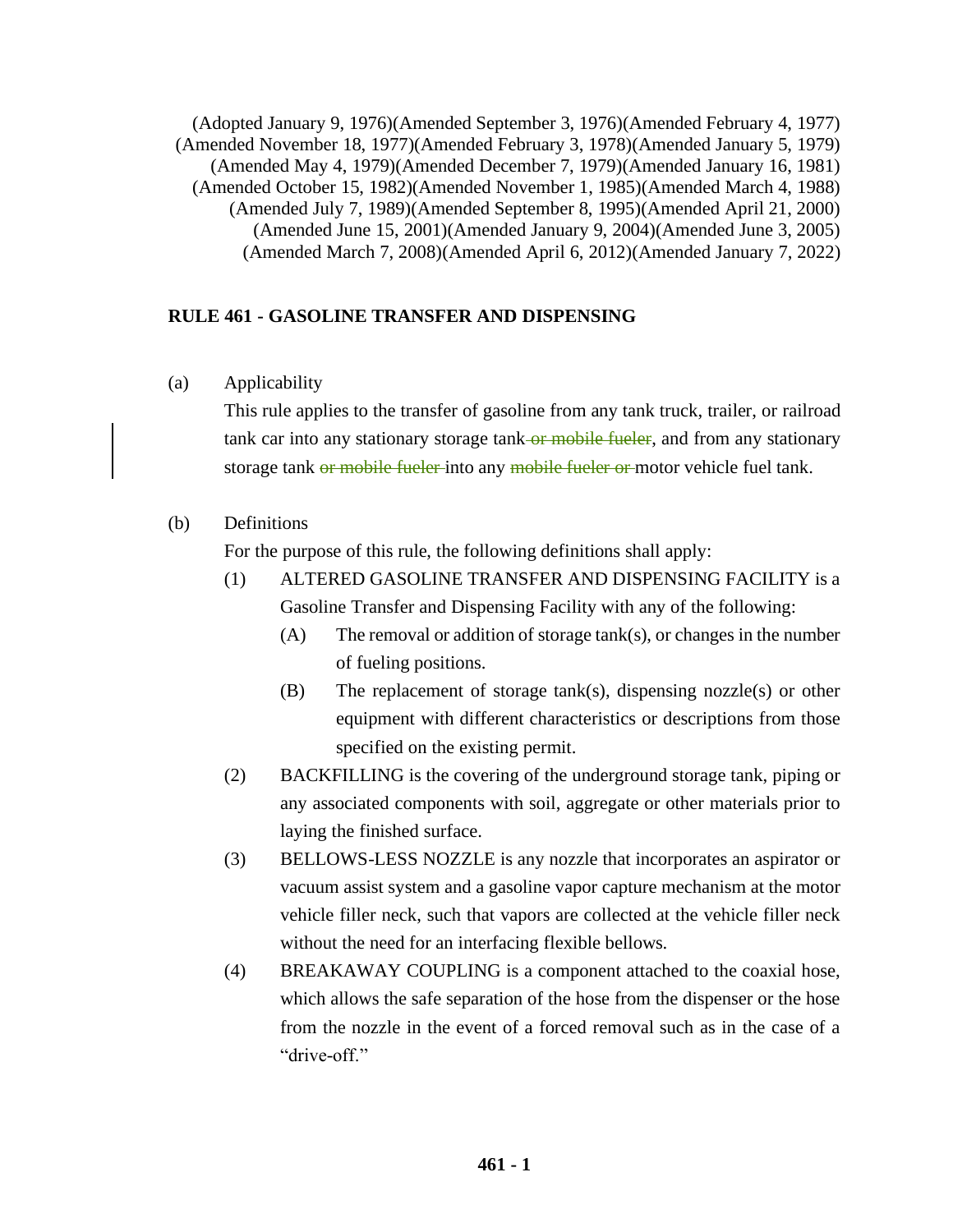- (5) CARB CERTIFIED or certified by CARB means a Phase I or Phase II vapor recovery system, equipment, or any component thereof, for which the California Air Resources Board (CARB) has evaluated its performance and issued a valid Executive Order pursuant to Health and Safety Code Section 41954. Each component of a system is a separate CARB certified item and cannot be replaced with a non-certified item or other items that are not certified for use with the particular system. Except for qualified repairs, a CARB certified component shall be as supplied by the qualified manufacturer. A rebuilt component shall not be deemed as CARB certified unless the person who rebuilds the component is authorized by CARB to rebuild the designated CARB certified component.
- (6) CLEARLY AND PERMANENTLY MARKED means an identification of the qualified manufacturer's name, model number, and other required information on a vapor recovery system component that is legible, and the identification is either directly stamped on or attached to the component using methods or materials that would endure constant long term use.
- (7) COAXIAL FILL TUBE is a submerged fill tube that contains two passages one within the other. The center passage transfers gasoline liquid to the storage tank and the outer passage carries the gasoline vapors to the tank truck, trailer or railroad tank car.
- (78) COAXIAL HOSE is a hose that contains two passages one within the other. One of the passages dispenses the liquid gasoline into the vehicle fuel tank while the other passage carries the gasoline vapors from the vehicle fuel tank to the storage tank.
- (89) DISPENSER is a gasoline dispensing unit used for housing the aboveground gasoline and vapor recovery piping, the gasoline meters, and to hang gasoline-dispensing nozzles when they are not in use for fueling.
- $(910)$  DRY BREAK or poppetted dry break is a Phase I vapor recovery component that opens only by connection to a mating device to ensure that no gasoline vapors escape from the underground storage tank before the vapor return line is connected and sealed.
- $(10)$  DUAL-POINT DESIGN is a type of Phase I vapor recovery system that delivers gasoline liquid into storage tanks and recovers the displaced vapors through two separate openings on the tank.
- (112) ENHANCED VAPOR RECOVERY (EVR) means performance standards and specifications set forth in the CARB CP 201 (Certification Procedure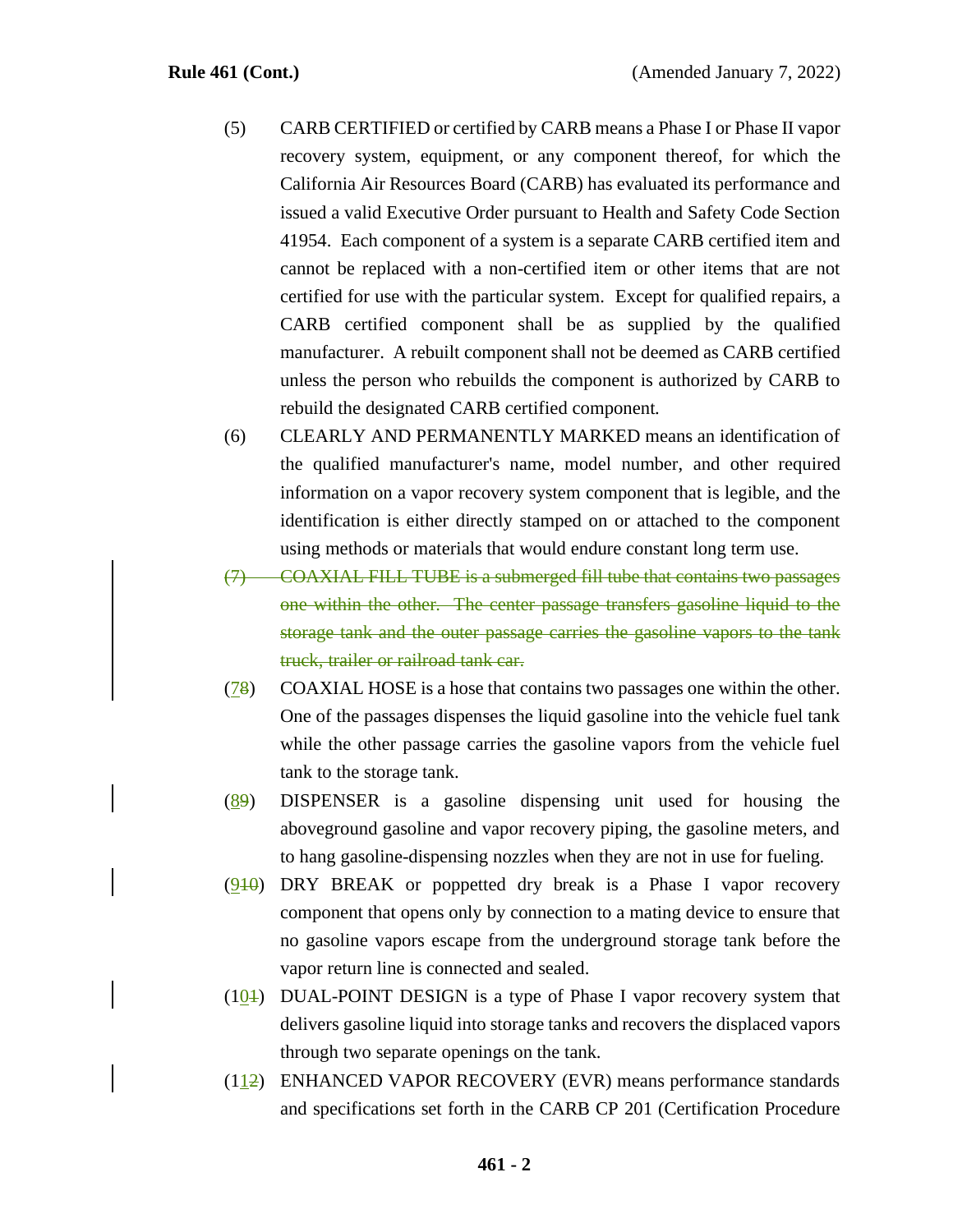for Vapor Recovery Systems at gasoline dispensing facilities) Sections 3 through 9.

- $(123)$  FUELING POSITION is a fuel dispensing unit consisting of nozzle(s) and meter(s) with the capability to deliver only one fuel product at one time.
- (134) GASOLINE is any petroleum distillate or petroleum distillate/alcohol blend having a True Vapor Pressure greater than 200 mm Hg (3.9 psi) and less than 760 mm Hg (14.7 psi) at 100 degrees F as determined by ASTM Method D323-89.
- $(145)$  GASOLINE TRANSFER AND DISPENSING FACILITY is  $a$  mobile system or a stationary facility, consisting of one or more storage tanks and associated equipment, which receive, store, and dispense gasoline.
- $(156)$  GASOLINE VAPORS are the organic compounds in vapor form displaced during gasoline transfer and dispensing operations, and includes entrained liquid gasoline.
- (167) INSERTION INTERLOCK MECHANISM is any CARB certified mechanism that ensures a tight fit at the nozzle fill pipe interface and prohibits the dispensing of gasoline unless the bellows is compressed.
- (178) INSTALLER/CONTRACTOR is a person(s) engaged in the installation of new or alterations of existing vapor recovery systems and components at a gasoline transfer and dispensing facility.
- (189) LIQUID REMOVAL DEVICE is a device designed specifically to remove trapped liquid from the vapor passages of a coaxial hose.
- (1920) LIQUID TIGHT is a liquid leak rate not exceeding three drops per minute.
- $(20)$  MAJOR DEFECT is a defect in the vapor recovery system or its component, as listed in California Code of Regulations, Title 17, Part III, Chapter 1, Subchapter 8, Section 94006.
- $(212)$  MINOR DEFECT is a defect in any gasoline transfer and dispensing equipment, which renders the equipment out of good working order but which does not constitute a major defect.
- (23) MOBILE FUELER is any tank truck or trailer that is used to transport and dispense gasoline from an onboard storage tank into any motor vehicle fuel tank.
- (224) MOTOR VEHICLE is any self-propelled vehicle as defined in Section 415 of the California Vehicle Code.
- (235) OWNER/OPERATOR is any person who owns, leases, or operates a gasoline transfer and dispensing facility.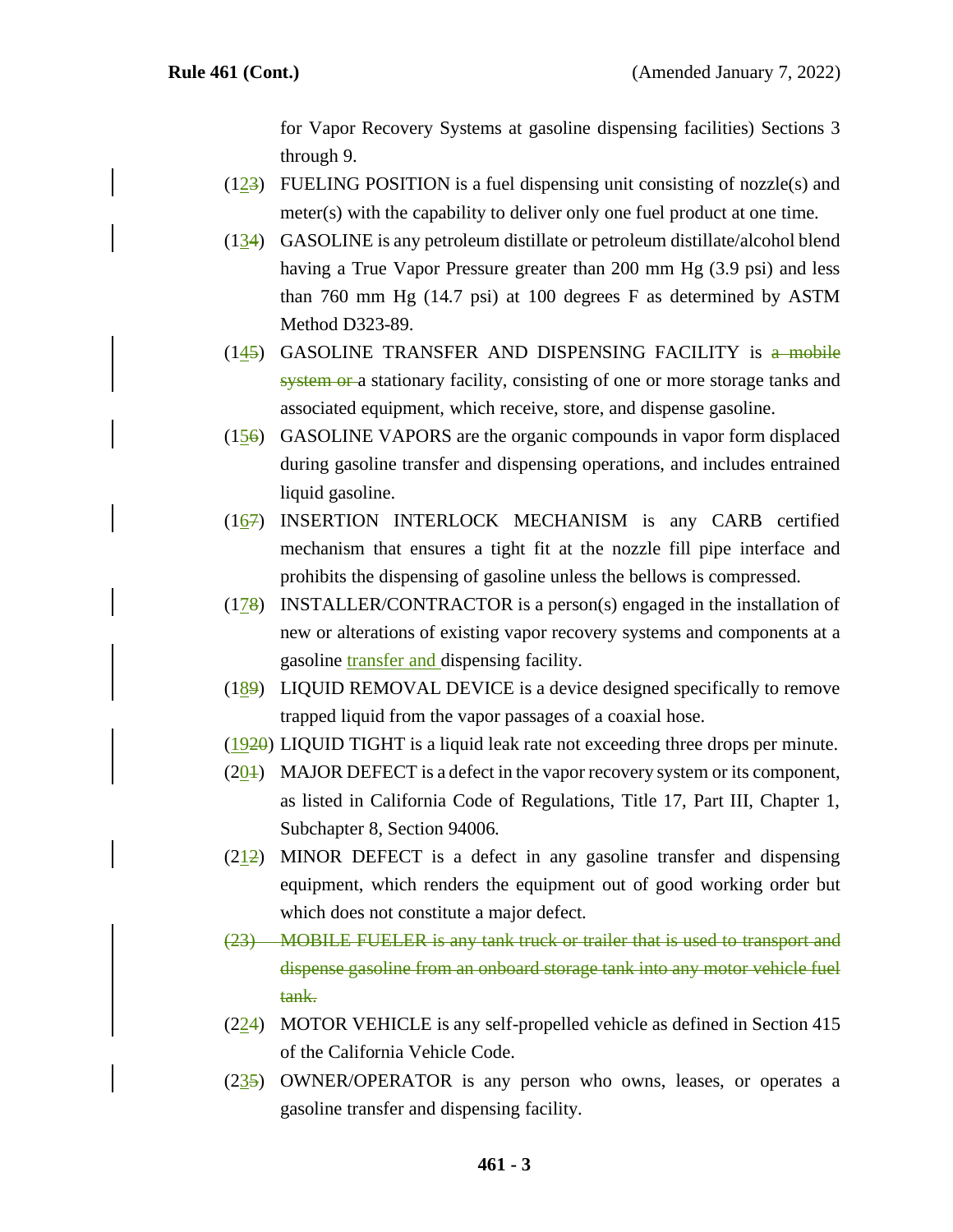- $(246)$  PERFORMANCE TEST is the first test or series of tests performed on a new or altered CARB certified gasoline vapor recovery system to demonstrate compliance with the CARB Executive Order and District permit conditions upon completion of construction or alteration of the vapor recovery system.
- (257) PRESSURE/VACUUM RELIEF VALVE is a valve that is installed on the vent pipes of the gasoline storage tanks to relieve pressure or vacuum buildup at preset values of pressure or vacuum.
- (268) QUALIFIED MANUFACTURER is the original equipment manufacturer of the CARB certified vapor recovery system or component, or a rebuilder who is authorized by CARB to rebuild the designated CARB certified component.
- (279) QUALIFIED REPAIR is a repair or maintenance of the gasoline transfer and dispensing equipment or vapor recovery system component that would restore the function or performance of such equipment/component following the qualified manufacturer's instructions and using only the applicable CARB certified parts supplied by the qualified manufacturer. Unless otherwise authorized by CARB, a repair or maintenance shall not be considered a qualified repair if the action changes the size, shape or materials of construction of any gasoline vapor passage, or if it may otherwise obstruct, hinder, or reduce the recovery of gasoline vapors during operation.
- (2830) REBUILD is an action that repairs, replaces, or reconstructs any part of a component of a vapor recovery system that forms the gasoline vapor passage of the component, or that comes in contact with the recovered gasoline vapors in the component. Rebuild does not include the replacement of a complete component with another CARB certified complete component; nor does it include the replacement of a spout, bellows, or vapor guard of a CARB certified nozzle. The new part shall be CARB certified and as supplied by the qualified manufacturer specifically for the CARB certified nozzle.
- (2931) RETAIL GASOLINE TRANSFER AND DISPENSING FACILITY is any gasoline transfer and dispensing facility subject to the payment of California sales tax for the sale of gasoline to the public.
- $(302)$  RE-VERIFICATION TEST is a test or series of tests performed subsequent to the performance test on a CARB certified gasoline vapor recovery system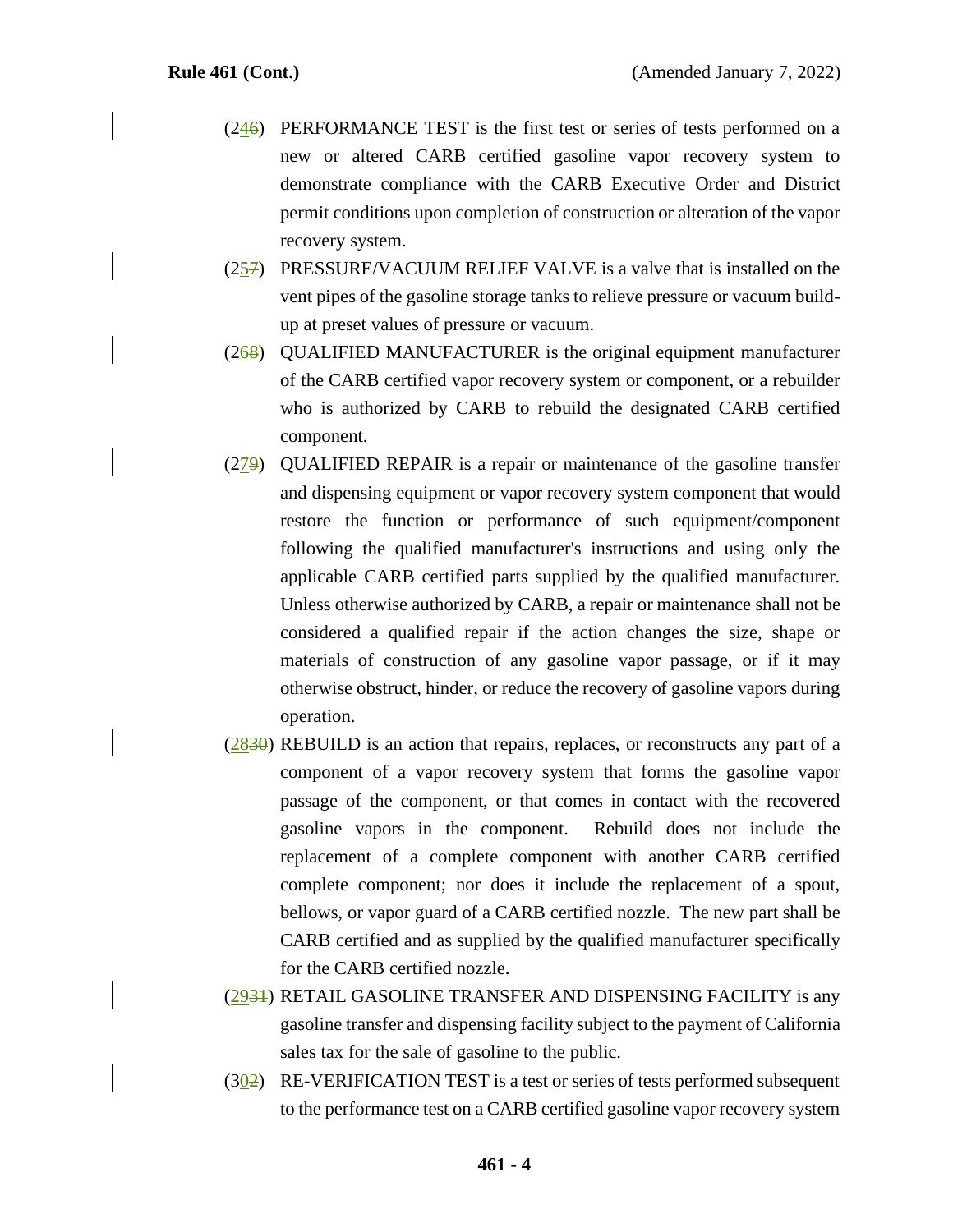to demonstrate compliance with the CARB Executive Order and District permit conditions.

- $(313)$  SPILL BOX is an enclosed container around a Phase I fill pipe that is designed to collect gasoline spillage resulting from disconnection between the liquid gasoline delivery hose and the fill pipe.
- (324) SUBMERGED FILL TUBE is any storage tank fill tube with the highest level of the discharge opening entirely submerged, when the liquid level above the bottom of the tank is:
	- (A) 15.2 cm (6 inches), for tanks filled from the top, or
	- (B) 45.7 cm (18 inches) for tanks filled from the side.
- (335) VAPOR CHECK VALVE is a valve that opens and closes the vapor passage to the storage tank to prevent gasoline vapors from escaping when the nozzle is not in use.
- $(346)$  VAPOR RECOVERY SYSTEM is a system installed at a gasoline transfer and dispensing facility for collection and recovery of gasoline vapors displaced or emitted from the stationary storage tanks or mobile fuelers (Phase I) and during refueling of vehicle fuel tanks (Phase II). A Phase II vapor recovery system may be a balance system, which operates on the principle of vapor displacement, or a vacuum-assist system, which uses a mechanical vacuum-producing device to create a vacuum<del>, or an aspirator-</del> assist system, which uses an aspirator or eductor to create a vacuum during gasoline dispensing to capture gasoline vapors.
- (357) VAPOR TIGHT means the detection of less than 10,000 ppm hydrocarbon concentration, as determined by EPA Method 21, using an appropriate analyzer calibrated with methane.
- (c) Equipment and Operation Requirements
	- (1) Gasoline Transfer into Stationary Storage Tanks and Mobile Fuelers (Phase I)

A person shall not transfer, allow the transfer, or provide equipment for the transfer of gasoline from any tank truck,  $\theta$  trailer, or railroad tank car into any stationary storage tank with a capacity of 950 liters (251 gallons) or more, or any mobile fueler tank of greater than 454 liters (120 gallons) capacity unless all of the following conditions are met:

(A) Underground storage tanks are equipped with a "CARB certified" enhanced vapor recovery system having a minimum volumetric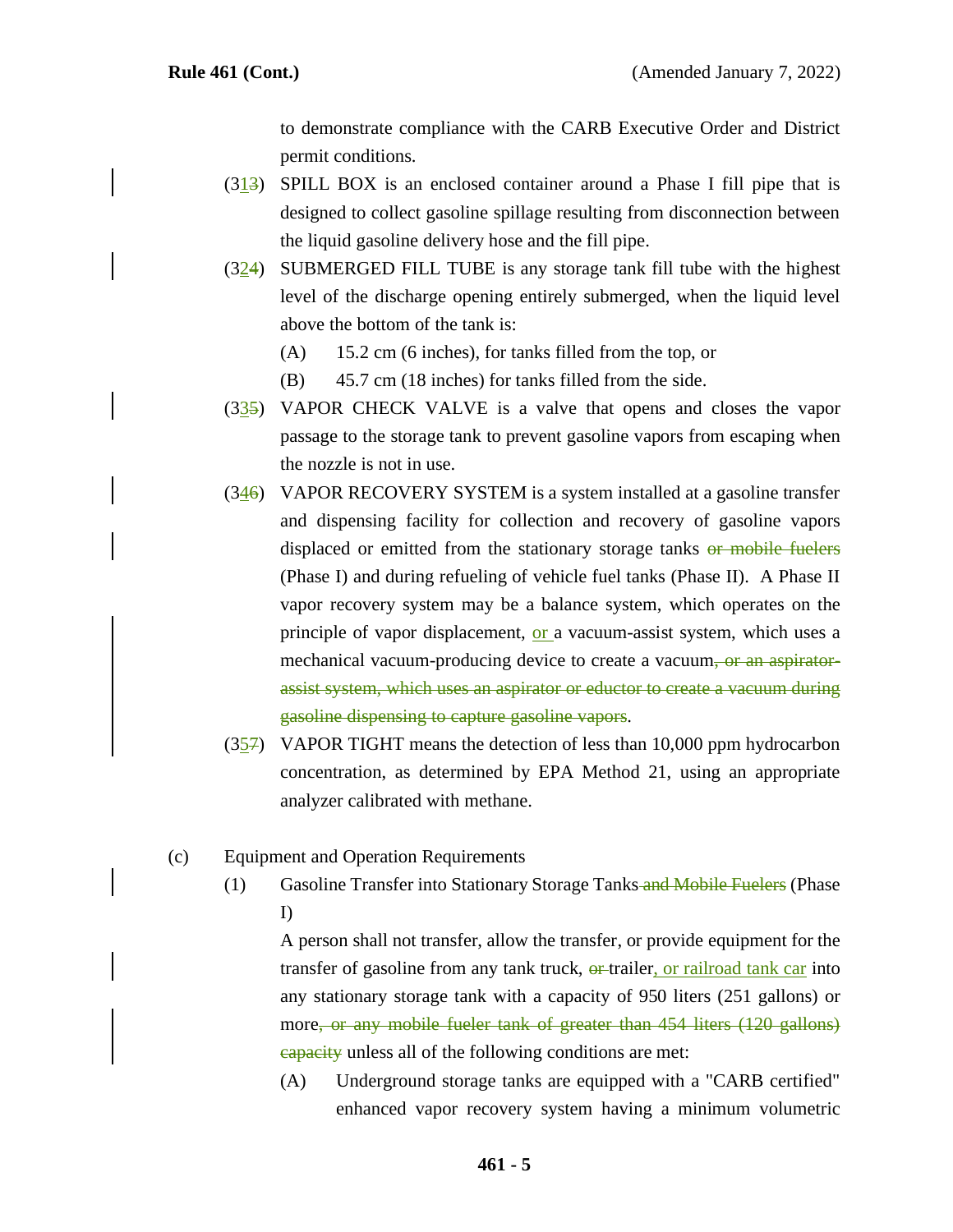efficiency of 98% and an emission factor not exceeding 0.15 pounds per 1,000 gallons. The vapor recovery system shall be maintained and operated according to the manufacturer's specifications and the applicable CARB Executive Orders including the corresponding CARB approved Installation, Operation and Maintenance Manual and shall meet all of the following:

- (i) All fill tubes are equipped with vapor tight caps;
- (ii) All dry breaks are equipped with vapor tight seals and vapor tight caps;
- (iii) The fill tube assembly, including fill tube, fittings and gaskets, is maintained to prevent vapor leakage from any portion of the vapor recovery system;
- (iv) Each vapor tight cap is in a closed position except when the fill tube or dry break it serves is actively in use; and
- (v) A "CARB certified" spill box shall be installed and maintained free of standing liquid, debris and other foreign matter. The spill box shall be equipped with an integral drain valve or other devices that are certified by CARB to return spilled gasoline to the underground stationary storage tank. The drain valve shall be maintained closed and free of vapor emissions at all times except when the valve is actively in use.
- (B) Aboveground Storage Tanks are equipped with a "CARB certified" vapor recovery system having a minimum volumetric efficiency of 95% and is maintained and operated according to the manufacturer's specifications and the applicable CARB Executive Orders including the corresponding CARB approved Installation, Operation and Maintenance Manual and shall meet all of the following:
	- (i) All fill tubes are equipped with vapor tight caps;
	- (ii) All dry breaks are equipped with vapor tight seals and vapor tight caps;
	- (iii) All CARB certified coaxial fill tubes are spring-loaded and operated so that the vapor passage from the stationary storage tank or the mobile fueler back to the tank truck trailer is not obstructed;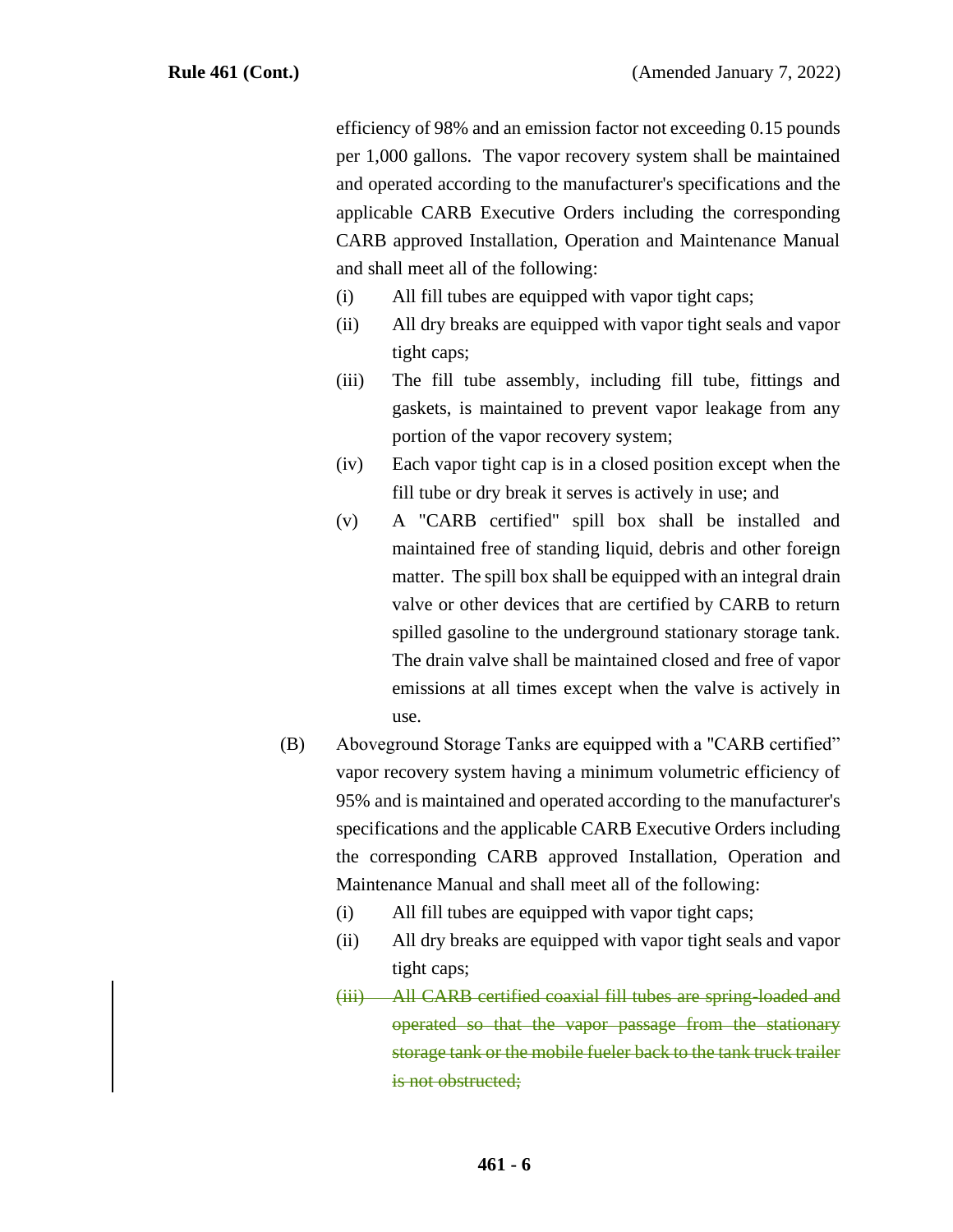- $(iii)$  The fill tube assembly, including fill tube, fittings and gaskets, is maintained to prevent vapor leakage from any portion of the vapor recovery system;
- $(v_i)$  All vapor return lines without dry breaks are equipped with vapor tight caps; and
- $(v<sub>i</sub>)$  Each vapor tight cap is in a closed position except when the fill tube or dry break it serves is actively in use.
- (C) Mobile fueler tanks are equipped with a "CARB certified" vapor recovery system having a minimum volumetric efficiency of 95% and is maintained and operated according to the manufacturer's specifications and the applicable CARB Executive Orders and shall meet all of the following:
	- (i) The capacity of a cargo tank or tank compartment shall not be greater than 5,000 gallons;
	- (ii) Each tank or tank component shall be equipped with an overfill protection device which shall be designed to automatically close valves or shut down pumps to stop the transfer of gasoline; and
	- (iii) The cargo tank dome hatch shall remain closed and latched at all times. It shall not be opened for the purpose of routine tank gauging operations. It may only be opened to accomplish inspections which are necessary due to equipment failures, scheduled maintenance and repairs.
- $(\overline{CD})$  A person shall not operate, or allow the operation of a gasoline delivery tank truck/trailer or railroad tank car, unless it is "CARB certified" and maintained in compliance with the certification requirements and shall meet all of the following:
	- (i) Each gasoline delivery elbow is equipped with sight windows;
	- (ii) The fuel delivery lines shall be maintained liquid tight, vapor tight, and free of air ingestion. A fuel delivery that is free of air ingestion is determined by observing the fuel stream as clear and free of air bubbles through the sight windows on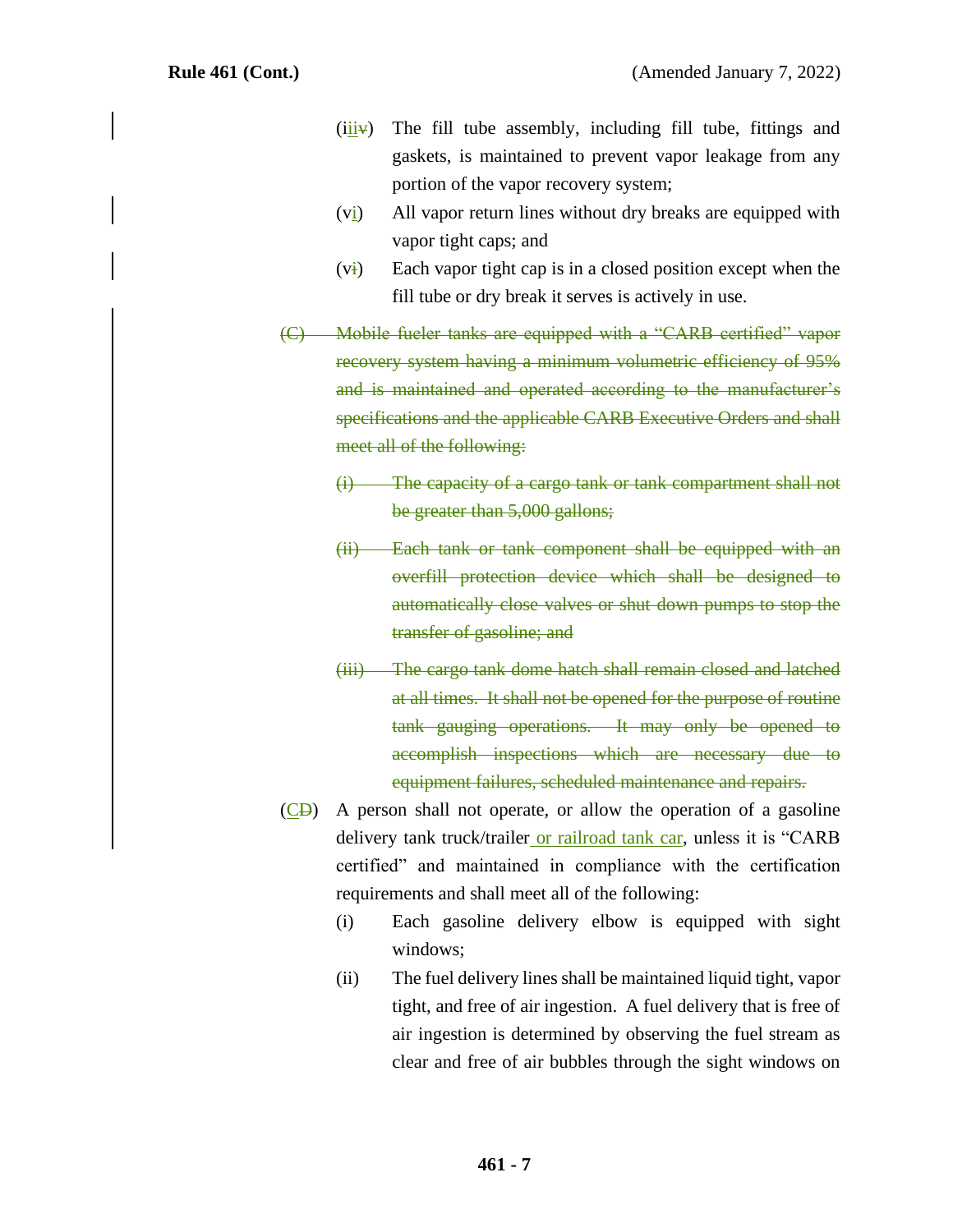the delivery system, except during the initial and final 60 seconds of fuel transferring;

- (iii) All vapor return lines are connected between the delivery tank truck/trailer or railroad tank car, and the stationary storage tank<del>-or mobile fueler</del>. In addition, all associated hoses, fittings, and couplings are maintained in a liquid-tight and vapor-tight condition; and
- (iv) The hatch on any tank truck/trailer shall be equipped with a vapor tight cover during gasoline transfer and pumping. The hatch shall not be opened except for visual inspection, which may be performed after at least three minutes following the completion of the gasoline transfer or pumping. Except otherwise specified by CARB, visual inspection shall be completed in three minutes or less.

#### (2) Gasoline Transfer into Vehicle Fuel Tanks (Phase II)

A person shall not transfer, or allow the transfer, or provide equipment for the transfer of gasoline from a stationary storage tank with a capacity of 950 liters (251 gallons) or more, or any mobile fueler tank of greater than 454 liters (120 gallons) capacity into any mobile fueler tank of greater than 454 liters (120 gallons) capacity or any motor vehicle fuel tank of greater than 19 liters (5 gallons) capacity unless all of the following conditions are met:

- (A) The dispensing unit used to transfer the gasoline from the stationary storage tank or mobile fueler to the mobile fueler or motor vehicle fuel tank is equipped with a "CARB certified" vapor recovery system as capable of recovering or processing displaced gasoline vapors by at least 95%, or having an emission factor not exceeding 0.38 pounds per 1,000 gallons, as applicable;
- (B) The vapor recovery system and associated components are operated and maintained in a manner in accordance with the manufacturer's specifications and the applicable CARB certification including the corresponding CARB approved Installation, Operation and Maintenance Manual;
- (C) The system and associated components shall be maintained vapor tight and liquid tight at all times;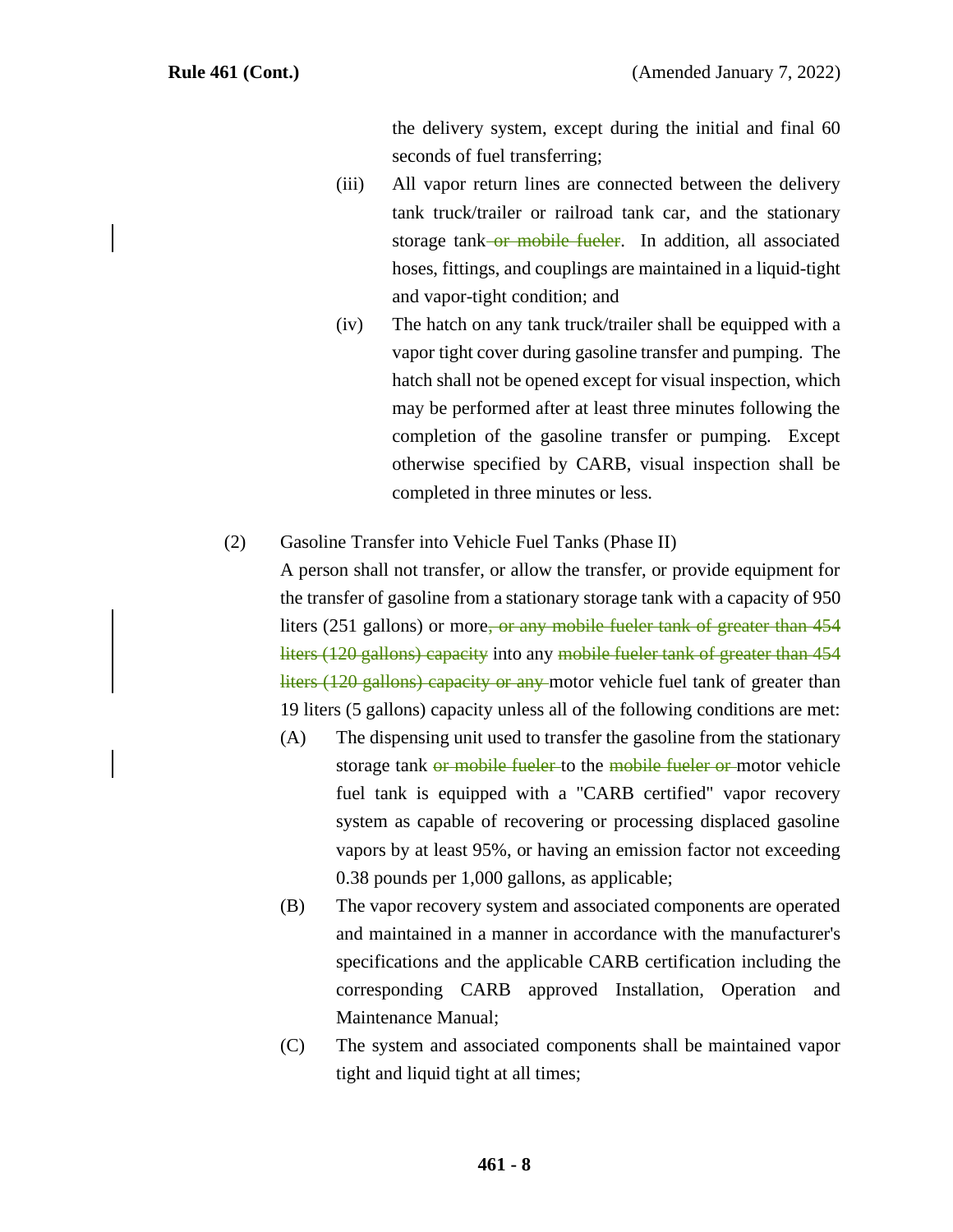- (D) Each balance-system nozzle is equipped with a "CARB certified" insertion interlock mechanism and a CARB certified vapor check valve which shall be located in the nozzle;
- (E) Each gasoline-dispensing nozzle is equipped with a coaxial hose as specified in the applicable CARB Executive Order;
- (F) Unless otherwise specified in the applicable CARB Executive Orders, all liquid removal devices installed for any gasolinedispensing nozzle with a dispensing rate of greater than five gallons per minute shall be "CARB certified" with a minimum liquid removal rate of five milliliters per gallon transferred; and
- (G) The breakaway coupling shall be CARB certified. Any breakaway coupling shall be equipped with a poppet valve, which shall close and maintain both the gasoline vapor and liquid lines vapor tight and liquid tight when the coupling is separated. In the event of a separation due to a "drive-off", the owner/operator shall complete one of the following and document the activities pursuant to paragraph (e)(6) recordkeeping requirements:
	- (i) Conduct a visual inspection of the affected equipment and perform qualified repairs on any damaged components before placing any affected equipment back in service. In addition, the affected equipment shall be tested in accordance to applicable test methods as specified in the applicable CARB Executive Orders and the corresponding CARB approved Installation, Operation and Maintenance manual and successfully passed prior to the affected equipment dispensing gasoline into any vehicle; or
	- (ii) Conduct a visual inspection of the affected equipment and replace the affected nozzles, coaxial hoses, breakaway couplings, and any other damaged components with new or certified rebuilt components that are CARB certified, before placing any affected equipment back in service.
- (3) Additional Requirements
	- (A) A person shall not supply, offer for sale, sell, install or allow the installation of any vapor recovery system or any of its components, unless the system and component are CARB certified. Each vapor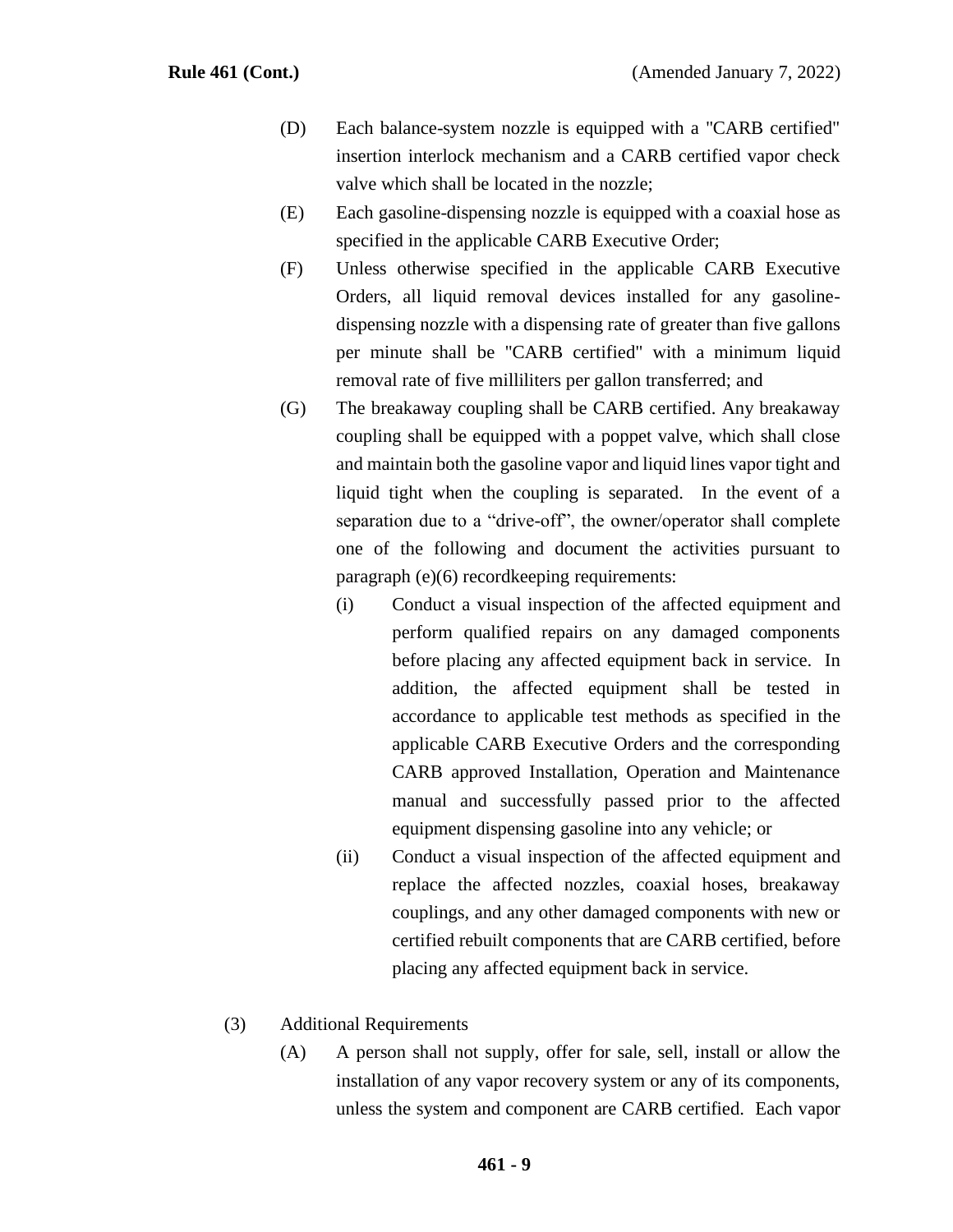recovery system and its components shall be clearly and permanently marked with the qualified manufacturer's name and model number as certified by CARB. In addition, the qualified manufacturer's unique serial number for each component shall also be clearly and permanently marked for the dispensing nozzles. Any qualified manufacturer who rebuilds a component shall also clearly and permanently mark the corresponding information on the component.

- (B) For a breakdown (as defined in Rules 102 and 430) of a central vapor incineration or processing unit, the provisions of Rule 430 shall apply. "End of Cycle" as that term is used in Rule 430 shall be deemed to mean the completion of fueling by the last customer who was fueling at the time of the breakdown for the application of Rule 430 in subparagraph  $(c)(3)(B)$ .
- (C) Any Installer/Contractor shall not install, alter, repair or replace a Phase I or Phase II enhanced vapor recovery system or any component thereof without first successfully obtaining the manufacturer's certification and successfully completed any relevant state certification program, through the International Code Council (ICC), or any equivalent state certification program required for the installation and alteration of a vapor recovery system. The requirement for obtaining relevant certification shall take effect six months after such test becomes available.
- (D) The owner/operator of an enhanced vapor recovery system or their direct employees are not considered installers/contractors when replacing any defective nozzles, hoses and breakaways with new or CARB certified re-manufactured components of the same make and model, or alternative(s) specifically identified in the latest applicable CARB Executive Order, provided that person successfully obtained the manufacturer's certification and has successfully completed any relevant state certification program, through the International Code Council (ICC), or any equivalent state certification program required for the replacement of components. The requirement for obtaining relevant certification shall take effect six months after such test becomes available.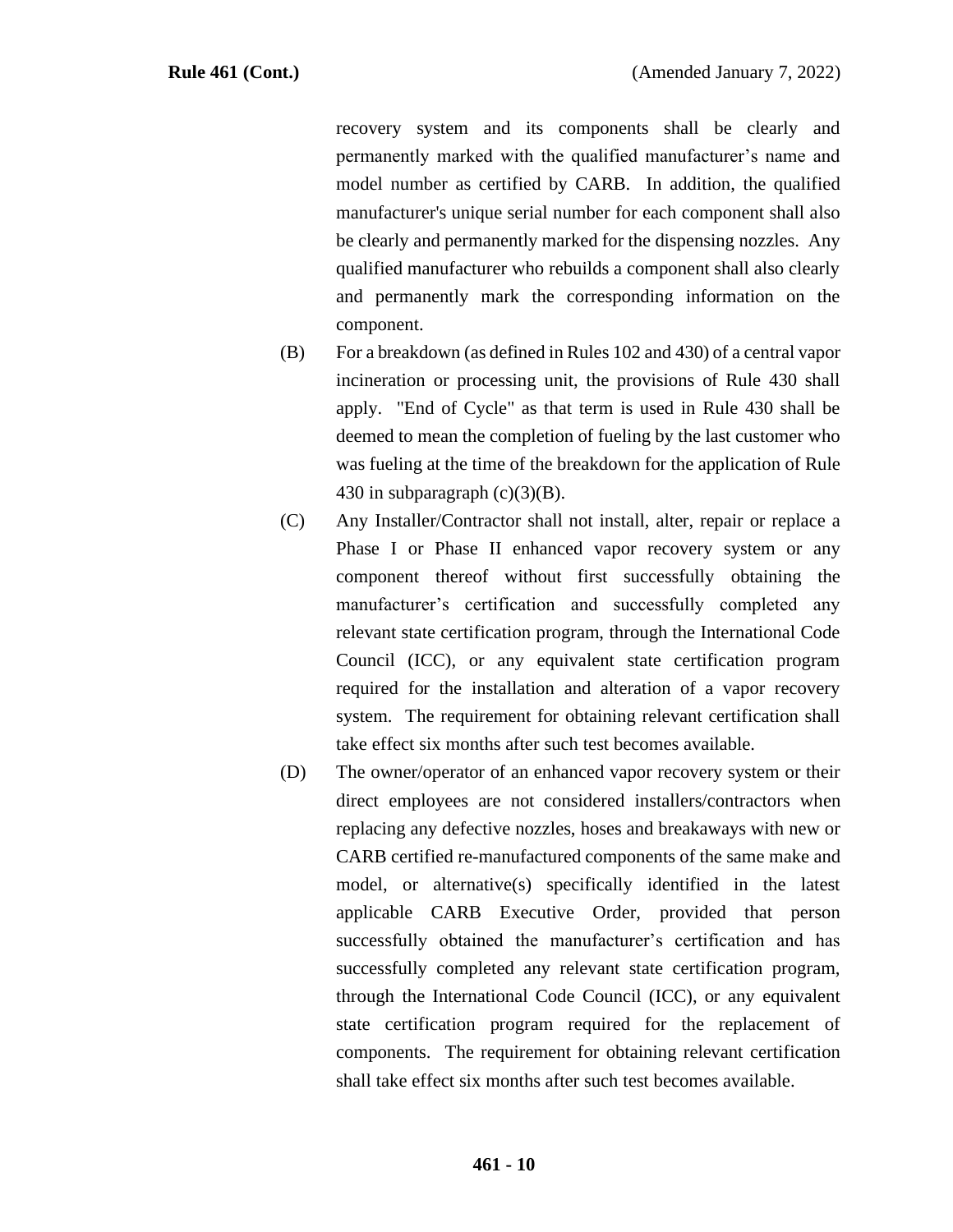- (E) A person shall not perform or allow the "pump-out" (bulk transfer) of gasoline from a storage tank subject to paragraph  $(c)(1)$  unless such bulk transfer is performed using a vapor collection and transfer system capable of returning the displaced vapors to the stationary storage tank.
- (F) A person shall not store, or allow the storage of, gasoline in any stationary storage tank with a capacity of 950 liters (251 gallons) or more, or any mobile fueler with a capacity of 454 liters (120 gallons) or more, unless such tank complies with Rule 463 or complies with the following:
	- (i) The tank is equipped with a Phase I vapor recovery system; and
	- (ii) The tank is operated and maintained with an integral vaportight drain valve to return spilled gasoline to the storage tank, if the tank is equipped with a spill container-except for mobile fuelers.
- (G) The owner/operator shall conspicuously post the District-required signs specified in Attachment A of this rule in the immediate gasoline dispensing area.
- (H) For a dispenser that is not intended to be used to fuel motor vehicles, the owner/operator shall have a sign posted on it to that effect.
- (I) A person shall not store, or allow the storage of, gasoline in any stationary storage tank with a capacity of 950 liters (251 gallons) or more, or any mobile fueler with a capacity of 454 liters (120 gallons) or more, unless the vent pipe of the tank complies with all of the following:
	- (i) The vent pipe opening is equipped with a "CARB certified" pressure-vacuum relief valve.
	- (ii) The vent pipe opening for a stationary storage tank is at least 12 feet above the driveway level used for tank truck filling operations.
	- (iii) Unless otherwise specified in the applicable CARB Executive Orders, the pressure-vacuum relief valve for an underground storage tank vent shall be set for pressure relief at 2.5 to 6.0 inches water column and vacuum relief at 6.0 to 10.0 inches water column. The valves for vents on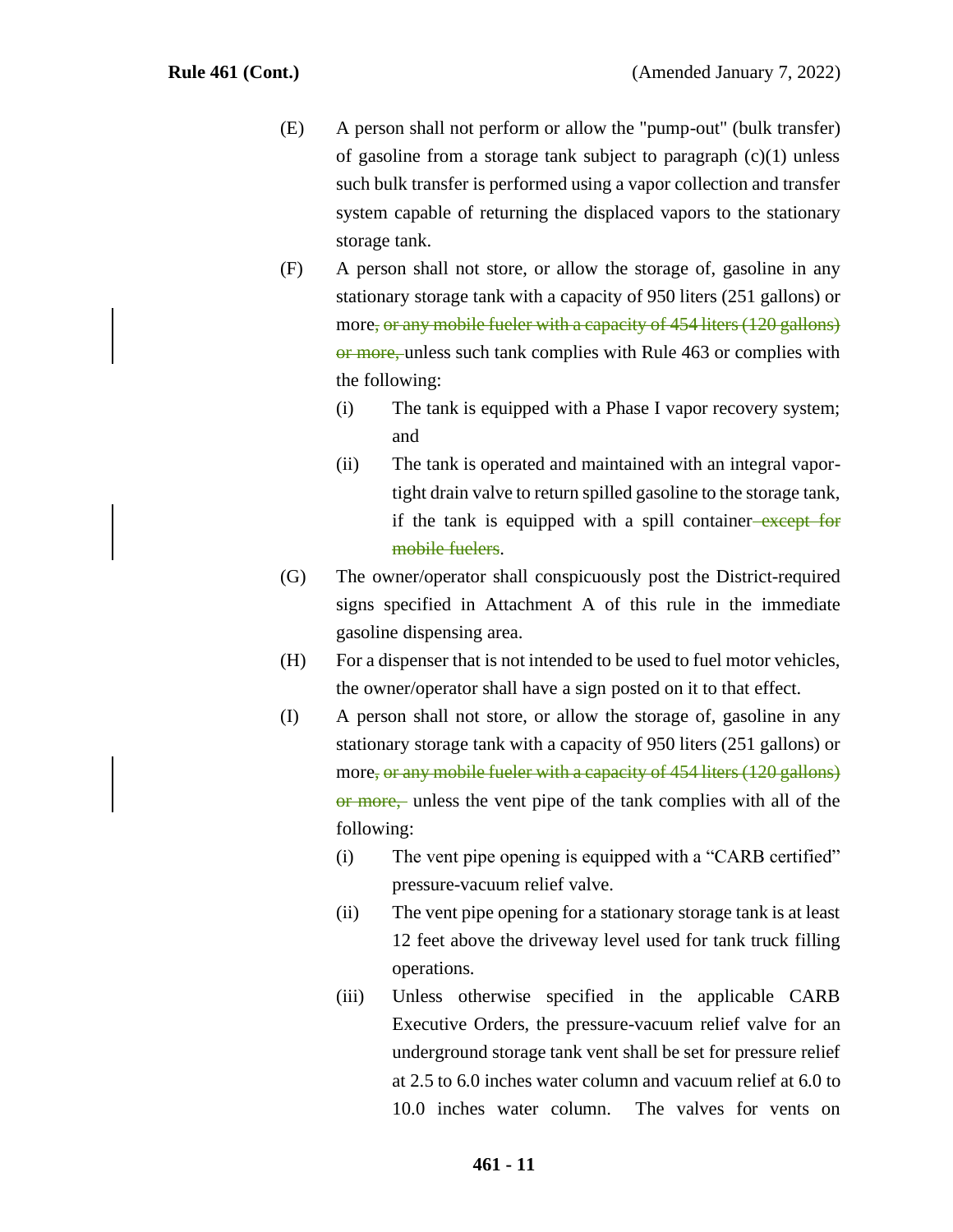aboveground tanks and mobile fuelers shall meet the applicable CARB certified specifications.

- (iv) Pressure-vacuum relief valves for stationary storage tanks, as supplied and installed, shall be color-coded or otherwise clearly marked to identify the pressure-vacuum setting. The valves shall be installed on the vent pipe(s) such that the color codes or marks shall be legible to ground-level observers.
- (v) For the purpose of this requirement, vent pipes of gasoline storage tanks may be manifolded to a single valve when the stationary storage tanks are manifolded according to the applicable CARB Executive Order.
- (J) A person shall not store gasoline in open container(s) of any size or handle gasoline in any manner (spillage, spraying, etc.) that allows gasoline liquid or gasoline vapors to enter the atmosphere, contaminate the ground, or the sewer.
- (K) The failure of an owner/operator to meet any requirements of subdivision (c) of this rule shall constitute a violation. Such noncompliant equipment shall be tagged "Out of Order".
- (L) Except during active repair activity, the "Out of Order" tag specified in subparagraph  $(c)(3)(K)$  shall not be removed and the noncompliant equipment shall not be used, allowed to be used, or provided for use unless all of the following conditions are satisfied:
	- (i) The non-compliant equipment has been repaired, replaced, or adjusted, as necessary; and
	- (ii) The non-compliant equipment has been reinspected and/or the repair has been reported to the Executive Officer or his designee.
- (M) The owner/operator shall repair or replace any vapor recovery component having minor defects within seven days, pursuant to Section 41960.2(e) of the California Health and Safety Codes.
- (N) The owner/operator and/or the installer/contractor shall have all underground storage tank installations and associated piping configuration inspected by the Executive Officer or his designee prior to backfilling, to verify that all underground equipment is properly installed in accordance with the requirements specified in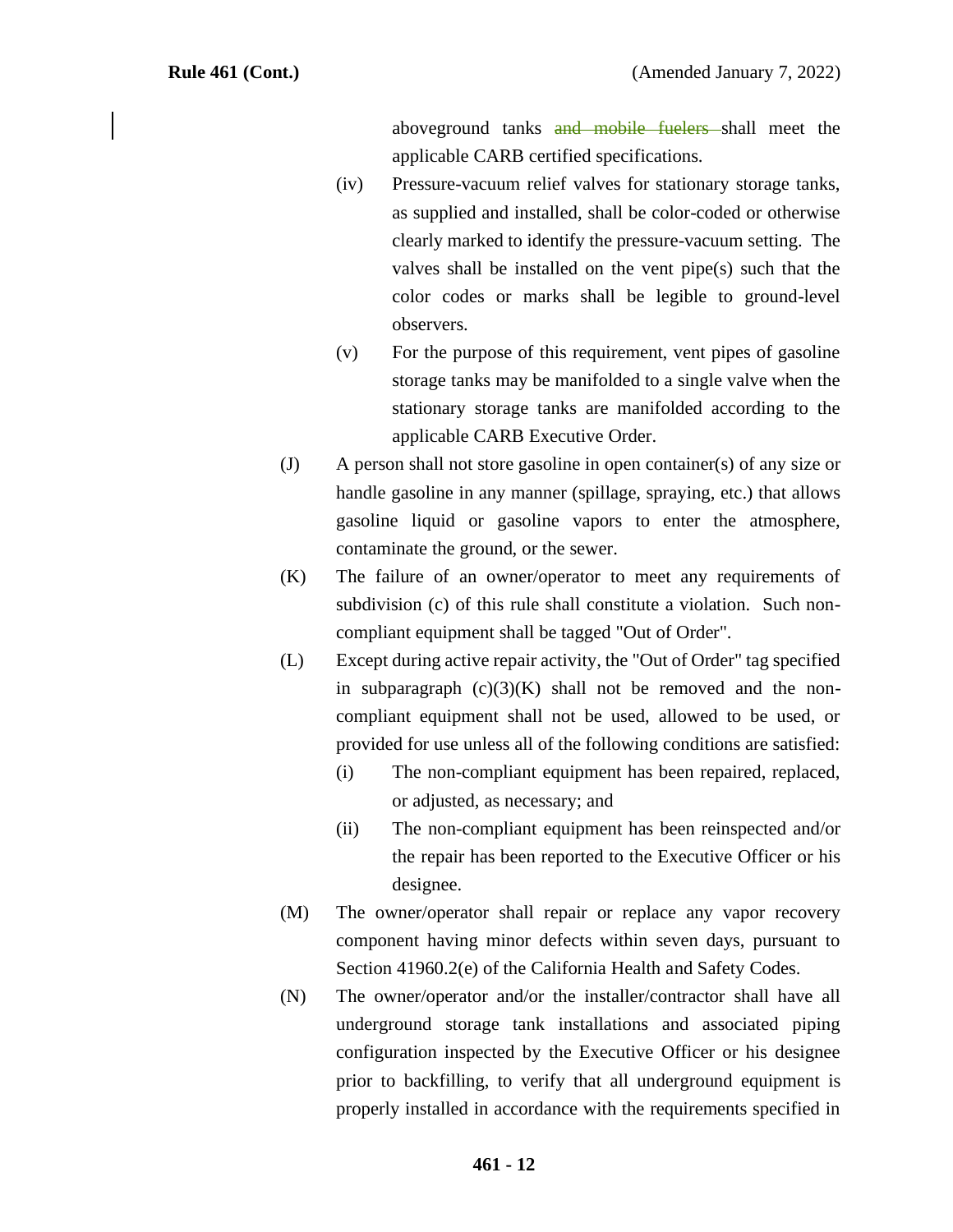the applicable CARB Executive Order. The owner/operator and/or installer/contractor shall schedule a time for inspection with the District by District-approved method and obtain a confirmation number at least three days (at least one of the days shall be regular District business days) prior to the backfilling. At or before the scheduled time of inspection, the owner/operator and/or installer/contractor shall ensure that all underground storage tank installation and associated piping meet all requirements under the applicable CARB Executive Order including the corresponding Installation, Operation and Maintenance Manual and shall be in a state ready to be backfilled. After successfully passing the verification inspection, all underground piping shall be backfilled without being disturbed.

- (O) The owner/operator of any gasoline transfer and dispensing facility shall implement a maintenance program and document the program in an operation and maintenance (O&M) manual for the vapor recovery system. The O&M manual shall be kept at the facility and made available to any person who operates, inspects, maintains, repairs, or tests the equipment at the facility as well as the Executive Officer upon request. The O&M manual shall contain detailed instructions that ensure proper operation and maintenance of the vapor recovery system and its components in compliance with all applicable rules and regulations. The O&M manual shall reference all manufacturer required maintenance cycles as delineated in the CARB Executive Order that certified the system. The manual shall, at a minimum, include the following current information:
	- (i) All applicable CARB Executive Orders, Approval Letters, and District Permits.
	- (ii) The manufacturer's specifications and instructions for installation, operation, repair and maintenance required pursuant to CARB Certification Procedure CP-201, and any additional instructions provided by the manufacturer.
	- (iii) System and/or component testing requirements, including test schedules and passing criteria for each of the standard tests listed under subdivision (f). The owner/operator may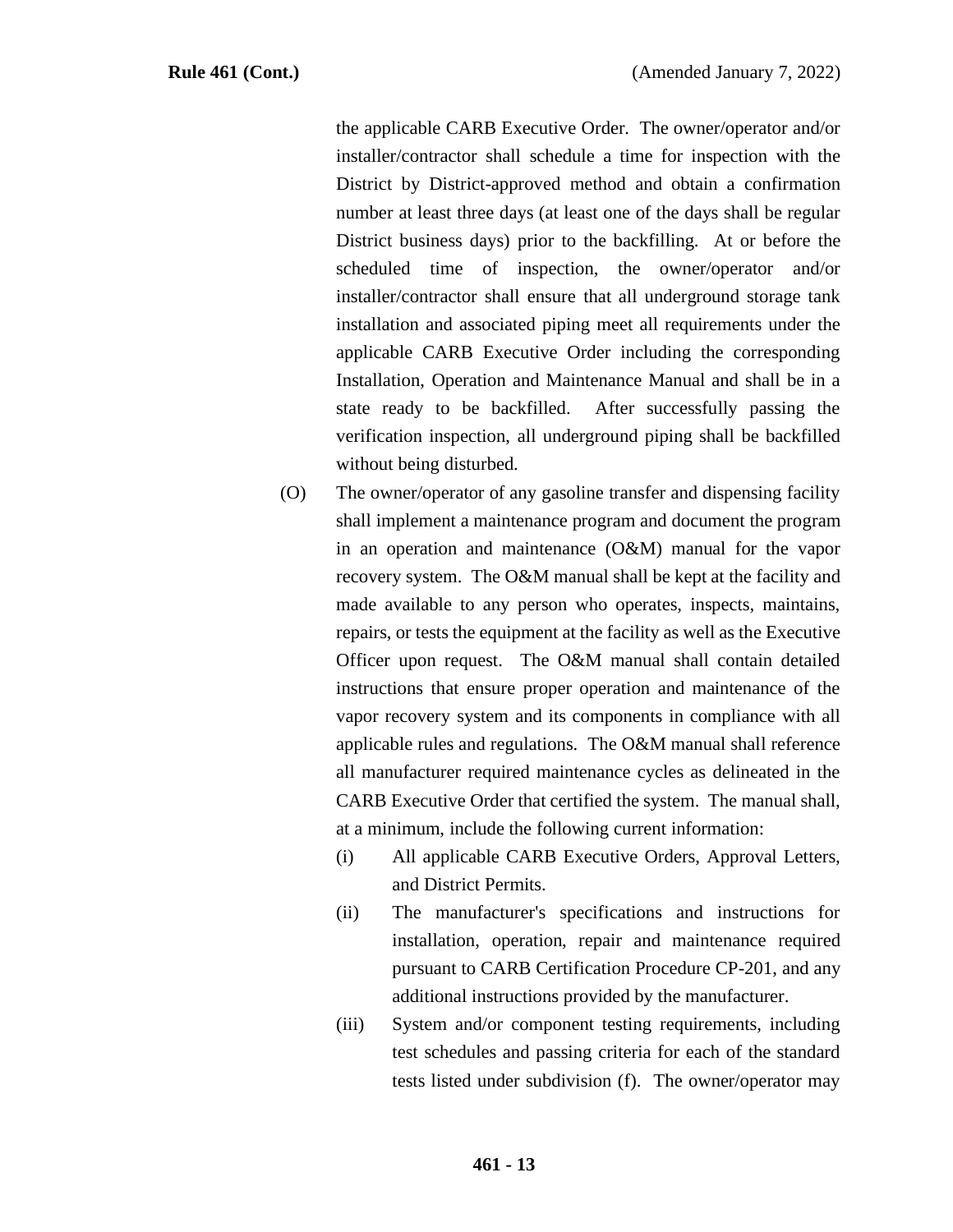include any non-CARB required diagnostic and other tests as part of the testing requirements.

- (iv) Additional O&M instructions, if any, that are designed to ensure compliance with the applicable rules, regulations, CARB Executive Orders and District permit conditions, including replacement schedules for failure or wear prone components.
- (P) Equipment subject to paragraph  $(c)(1)$  or  $(c)(2)$  is operated and maintained with no major defect.
- (Q) The owner/operator of any gasoline transfer and dispensing facility shall submit the facility's monthly gasoline throughput data for the previous calendar year to the Executive Officer on or before March 1 following each calendar year.
- (4) In lieu of compliance with paragraph  $(c)(2)$ , the owner/operator of a nonretail gasoline transfer and dispensing facility shall may elect to comply with all of the following:
	- (A) If the gasoline transfer and dispensing equipment was issued a permit prior to January 7, 2022, use either:
	- (i) Hoses, breakaways, and nozzles that are part of a "CARB certified" vapor recovery system, with except that the vapor return line shall be sealed off; or  $(A)$ 
		- (ii) CARB certified non-vapor recovery component for dispensing that includes only low permeation conventional hose assemblies and enhanced conventional nozzles identified in the most recent revision of CARB Executive Order NVR-1;
	- (B) If the gasoline transfer and dispensing equipment was issued a permit or modified after January 7, 2022, use a CARB certified nonvapor recovery component for dispensing that includes only low permeation conventional hose assemblies and enhanced conventional nozzles identified in the most recent revision of CARB Executive Order NVR-1;
	- (B) Submit an application for a permit to construct and operate the gasoline dispensing equipment and agree to comply with the following permit conditions: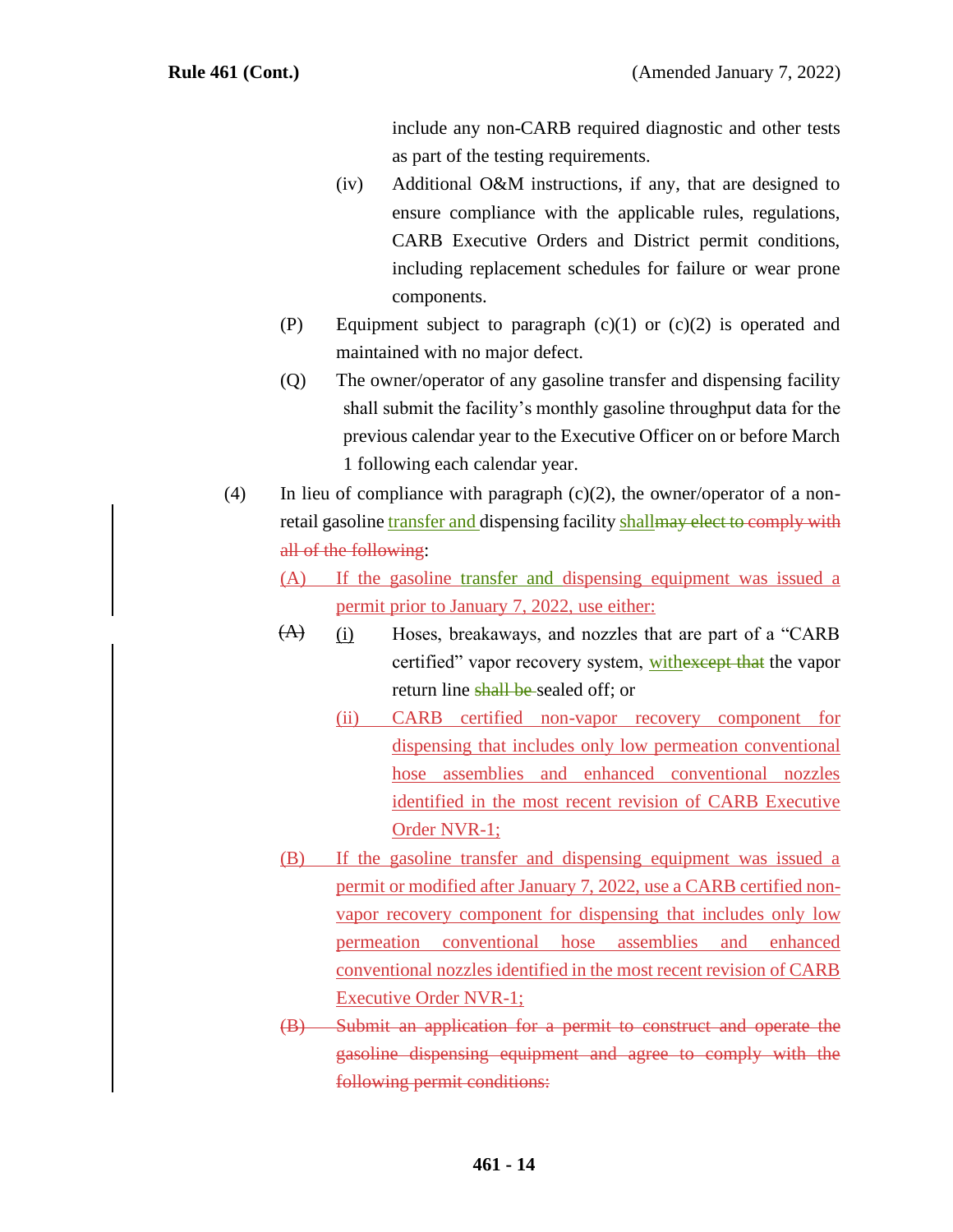- $(C)$  (i) No fuel shall be dispensed Dispense only into a motor vehicle that is **not**-owned or under direct control of the operator, except for a motor vehicle used in responding to an emergency;
- (D)  $(ii)$  No fuel shall be dispensed Dispense only into a motor vehicle not equipped with an onboard refueling vapor recovery (ORVR) system, except for <u>a motor</u> vehicles used in responding to an emergency; and
- $(E)(iii)$  Maintain rRecords of the date, and quantity of fuel dispensed by into each motor vehicle, and the motor vehicle's the make, model, model year, and vehicle identification number of all vehicle(s) refueled at the facility. :
- (F) Such records shall be mMaintain records specified in subparagraph  $(c)(4)$ (E) ed at the facility for at least five years; and shall be made
- (G) Provide the records specified in subparagraph  $(c)(4)(E)$  -available to the Executive Officer upon request.

#### (d) Self-Compliance Program Requirements

The owner/operator of any retail gasoline transfer and dispensing facility shall implement a self-compliance program as follows:

- (1) The self-compliance program shall include the following elements:
	- (A) Daily maintenance inspections shall be conducted in accordance with the protocol specified in Attachment B to ensure proper operating conditions of all components of the vapor recovery systems.
	- (B) Periodic compliance inspections shall be conducted at least once every twelve months and in accordance with the protocol specified in Attachment C to verify the compliance with all applicable District rules and regulations, as well as all permit conditions.
	- (C) Maintenance schedules consistent with the applicable Phase I and Phase II vapor recovery systems and components installed at the gasoline transfer and dispensing facility.
	- (D) A procedure to determine and record the next required test date based on throughput during the 12 months preceding the time of a successful test.
	- (E) An employee training program including the following: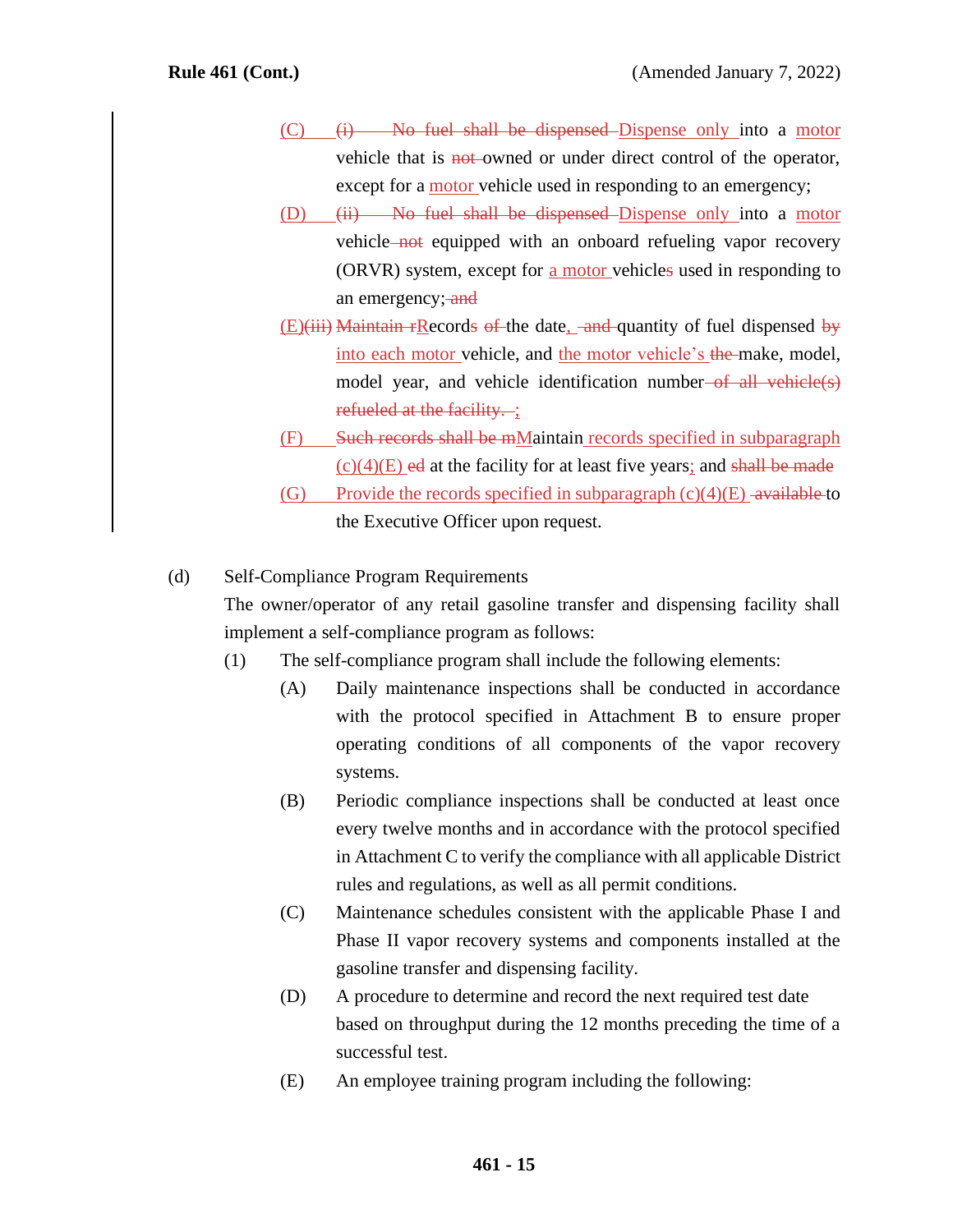- (i) Itemized training procedures for employees responsible for conducting any part of the self-compliance program.
- (ii) A training schedule to periodically train any employee responsible for conducting any part of the self-compliance program.
- (iii) A record for each employee of the dates of training provided and the next training date.
- (iv) A procedure to review and establish any additional necessary training following any changes or updates to the CARB Executive Order for the installed vapor recovery system.
- (2) Any equipment with major defect(s) which are identified during the daily maintenance inspections or periodic compliance inspections shall be removed from service, repaired, brought into compliance, and duly entered into the repair logs required under paragraph (e)(6) before being returned to service.
- (3) Defects discovered during self inspection and repaired shall not constitute a violation of Rule 461.
- (4) Training and Certification
	- (A) A person shall not conduct daily maintenance inspections specified in subparagraph  $(d)(1)(A)$  or do required record keeping unless such person has completed an appropriate District-approved training program.
	- (B) A person shall not conduct periodic compliance inspections specified in subparagraph  $(d)(1)(B)$  or do required recordkeeping unless such person has completed an appropriate District-approved training program in the inspection and maintenance of vapor recovery systems and has received a certification issued by the District.

#### (e) Testing, Reporting and Recordkeeping Requirements

(1) Within 10 calendar days after initial operation of dispensing fuel into  $\theta$ mobile fueler or a vehicle fuel tank, the owner/operator of a new or altered gasoline transfer and dispensing facility shall conduct and successfully pass the performance tests in accordance with the test methods specified in subdivision (f), and any additional tests required by the applicable CARB Executive Orders including the corresponding CARB approved Installation,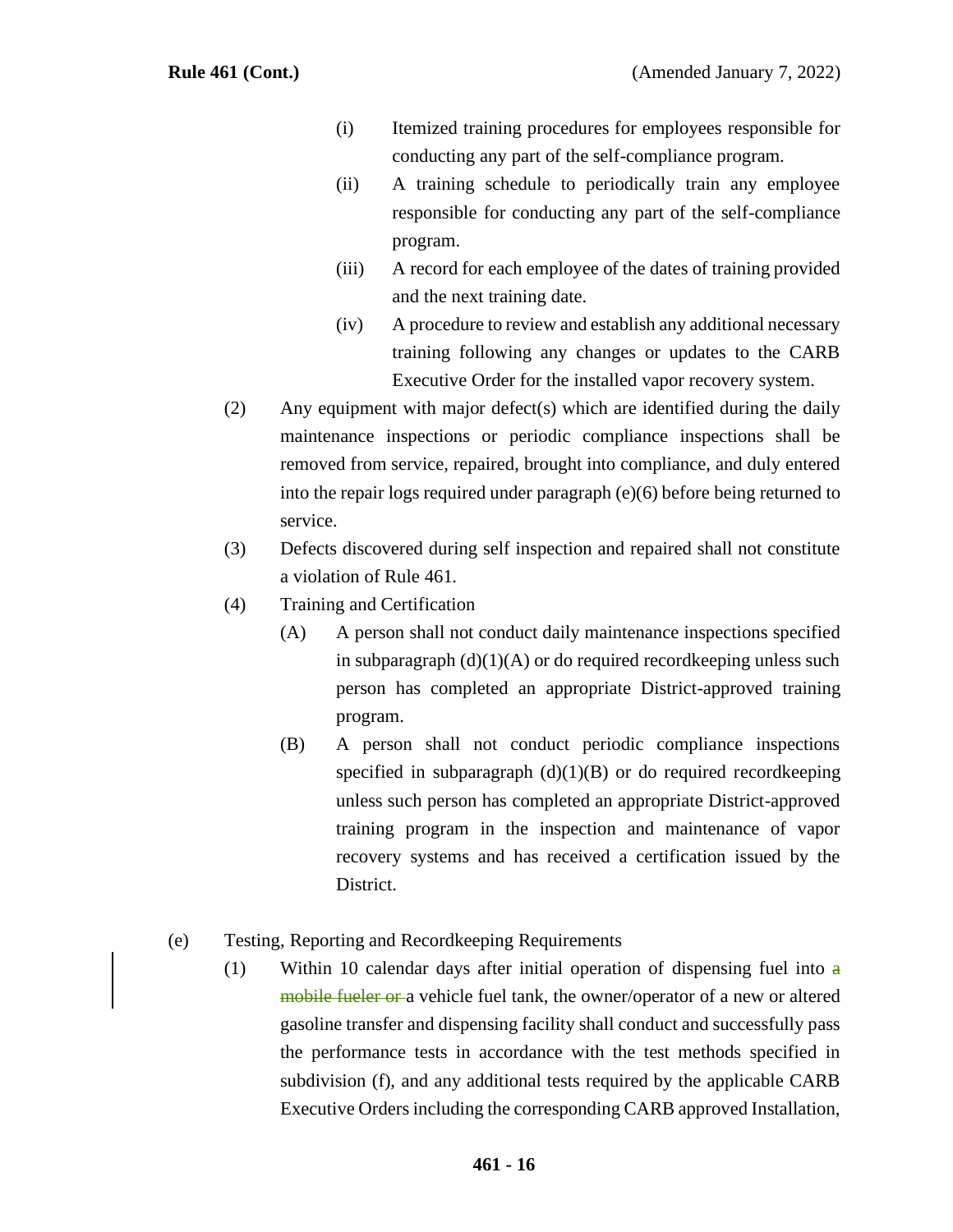Operation and Maintenance Manual and District Permits, to verify the proper installation and operation of Phase I and Phase II vapor recovery systems. Test results shall be submitted as stated in subparagraphs  $(e)(3)(D)$ and  $(e)(3)(E)$ .

- (2) The owner/operator shall conduct and successfully pass the reverification tests in accordance with the test methods specified in subdivision (f), and any additional tests required by the applicable CARB Executive Orders including the corresponding CARB approved Installation, Operation and Maintenance Manual or District Permits, to verify the proper operation of the vapor recovery systems. Test results shall be submitted as stated in subparagraphs  $(e)(3)(D)$  and  $(e)(3)(E)$ .
	- (A) The reverification tests at retail gasoline transfer and dispensing facilities shall be conducted no less frequently than as scheduled below, based on the facility's maximum monthly gasoline throughput during the 12-month period immediately preceding the required test:
		- (i) The owner/operator of a facility with a maximum monthly throughput of 100,000 gallons or greater shall complete the reverification tests semiannually.
		- (ii) The owner/operator of a facility with a maximum monthly throughput less than 100,000 gallons shall complete the reverification tests annually.
		- (iii) The owner/operator of a facility with less than 12 months throughput data shall conduct reverification tests semiannually. In case of a change of operator of a facility, throughput under the previous owner/operator may be used to determine the applicable test frequency.
	- (B) The owner/operator of a non-retail gasoline transfer and dispensing facility shall complete the reverification tests annually.
	- (C) Once a facility reverification testing month(s) are established, subsequent reverification testing shall be conducted during the same months each year. When a new performance test schedule is required due to a facility alteration, new reverification testing months shall be established based on the date of the performance tests.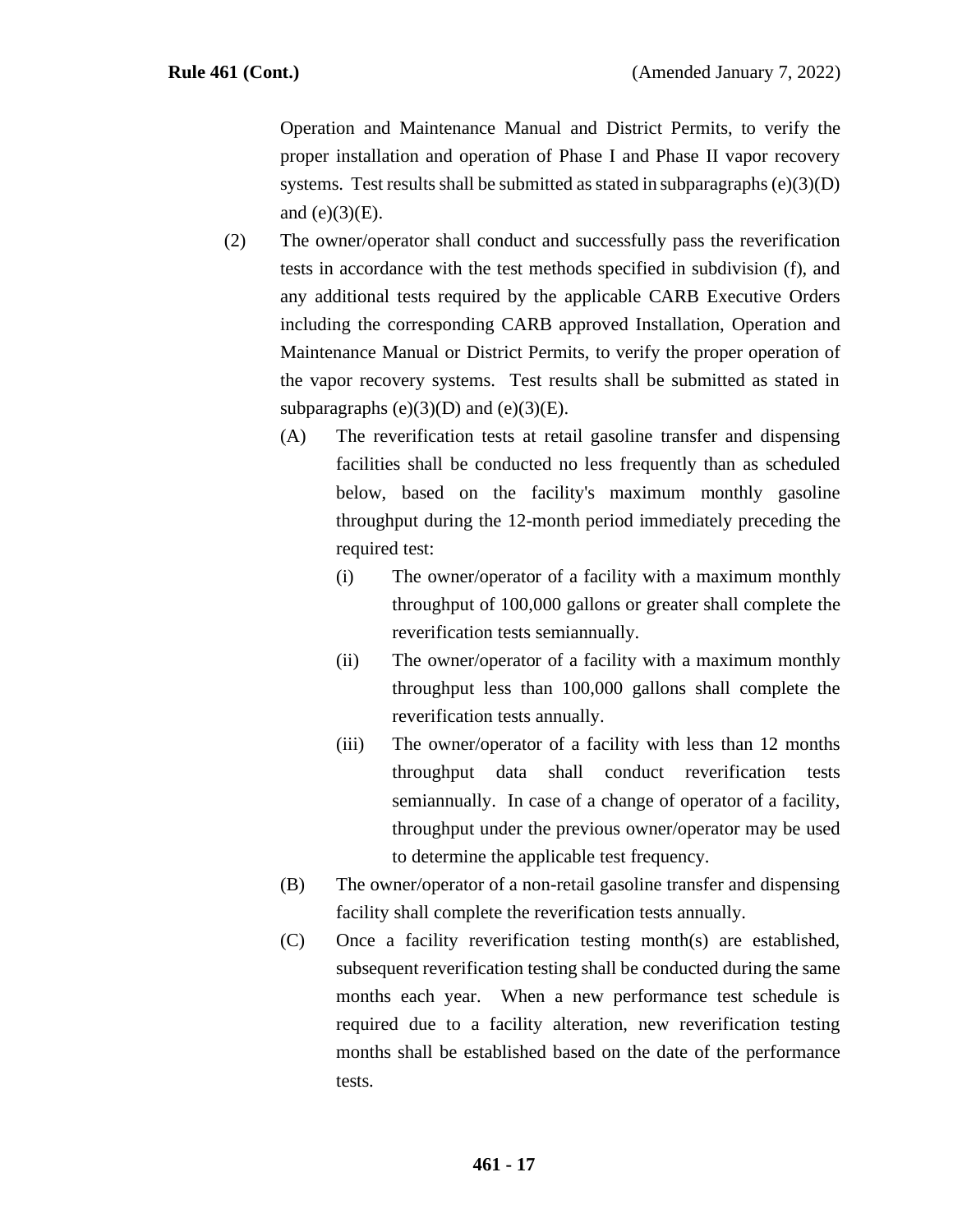- (D) In case of a change of operator, the new operator shall conduct the next reverification test on the same testing month as established by the previous operator, if the previous reverification testing records are available. When no testing records are available, the new operator shall complete all the applicable reverification testing within 30 calendar days of the change of operator.
- (3) A person who conducts performance or reverification tests shall comply with all of the following:
	- (A) Conduct performance or reverification tests in accordance with the applicable test methods listed in subdivision (f) and other CARB testing procedures. Tests shall be conducted using calibrated equipment meeting the calibration range and calibration intervals specified by the manufacturer.
	- (B) Notify the District and obtain a confirmation number at least three days prior to testing (at least one of the days shall be regular District business days), except as specified in paragraph (e)(4). In the event that a performance test or reverification test cannot be conducted at the scheduled date and time, the test may be re-scheduled to a later date and time provided that the District is notified at least 24 hours prior to the originally scheduled time. All notification under this subparagraph shall be provided by electronically via amail or other District approved methods. Notwithstanding, the three-day notice may not be required for reverification tests conducted after a driveoff pursuant to clause  $(c)(2)(G)(i)$ , provided that the person conducting the tests complies with all other applicable provisions of the rule.
	- (C) Conduct performance and reverification tests between the hours of 7:00 a.m. and 8:00 p.m. Monday through Friday. Notwithstanding, the Executive Officer may approve testing on a weekend day (Saturday or Sunday) based on the following criteria:
		- (i) The District shall approve a limited number of reverification testing requests per weekend on a first-come-first-served basis. These reverification tests are subject to the following restrictions:
			- (I) The person conducting the tests has notified the District pursuant to subparagraph  $(e)(3)(B)$  for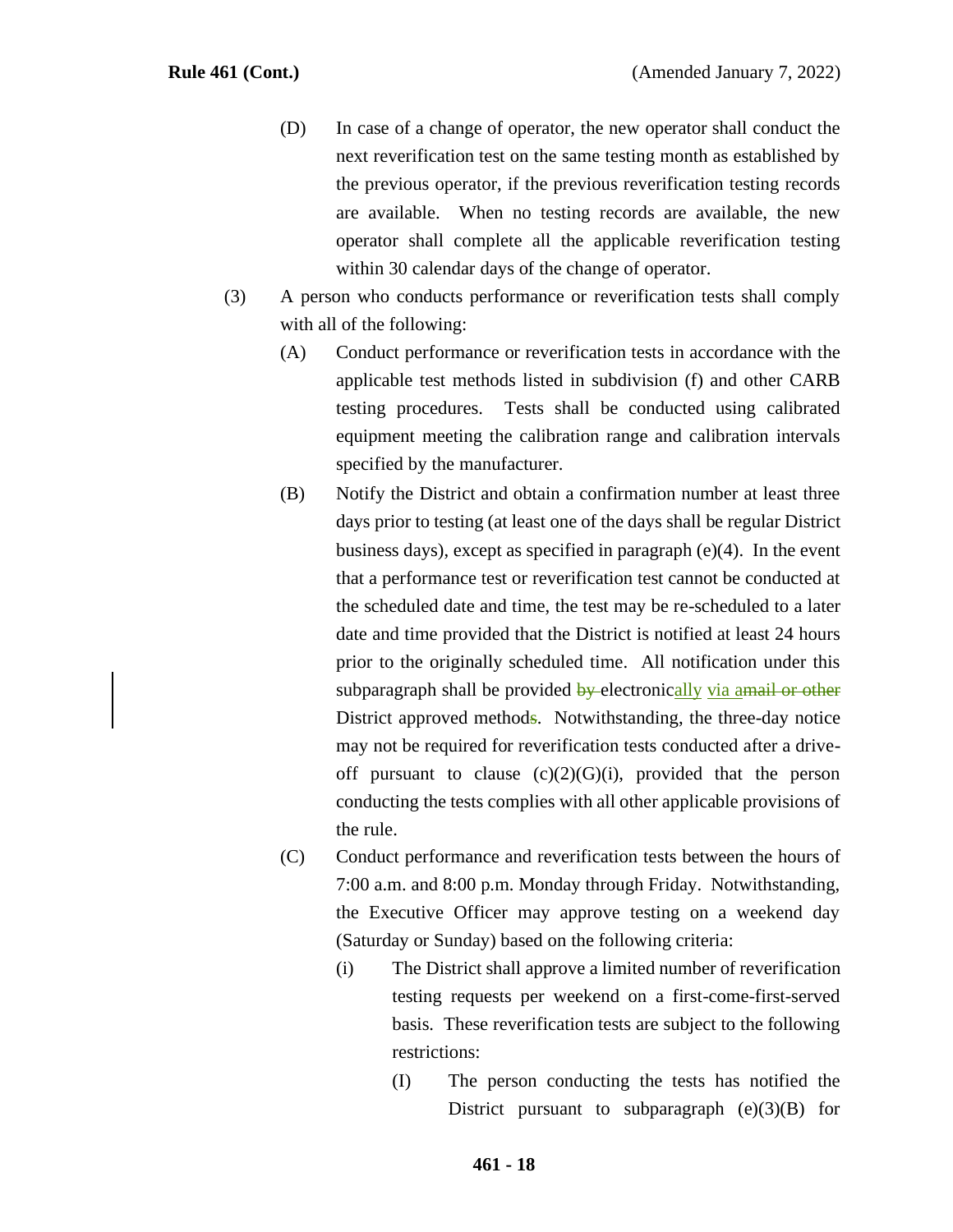reverification tests. The requests shall be made no more than 30 calendar days in advance of the testing.

- (II) Tests shall be conducted from 7:00 a.m. through 5:30 p.m.
- (III) Upon request by the Executive Officer, the person who conducted the tests on a weekend day for which the District staff was not present shall repeat the reverification testing at a mutually acceptable date but no later than 10 calendar days from the day the test was conducted. The GDF shall pay the cost of the repeat reverification testing.
- (ii) The District shall approve all requests for a retest on a weekend day provided that the retest meets the following conditions:
	- (I) The retest on a weekend day is necessary as the repairs and retest following a failed reverification test cannot be completed by Friday.
	- (II) The person conducting the test has notified the District pursuant to subparagraph  $(e)(4)(A)$  or left a phone notification before midnight of the day before the retest.
	- (III) Tests shall be conducted from 7:00 a.m. through 5:30 p.m.
	- (IV) Upon request by the Executive Officer, the person who conducted the test on a weekend day for which the District staff was not present shall repeat the reverification testing at a mutually acceptable date but no later than 10 calendar days from the day the test was conducted. The GDF shall pay the cost of the repeat reverification testing.
- (D) Submit a copy of the PASS/FAIL test results electronically viain a District approved method format to the Executive Officer within 72 hours after each test is conducted. The PASS/FAIL test results are a summary of the overall results of each test.
- (E) Submit the final test report demonstrating compliance within 14 calendar days of the date when all tests were passed. The test report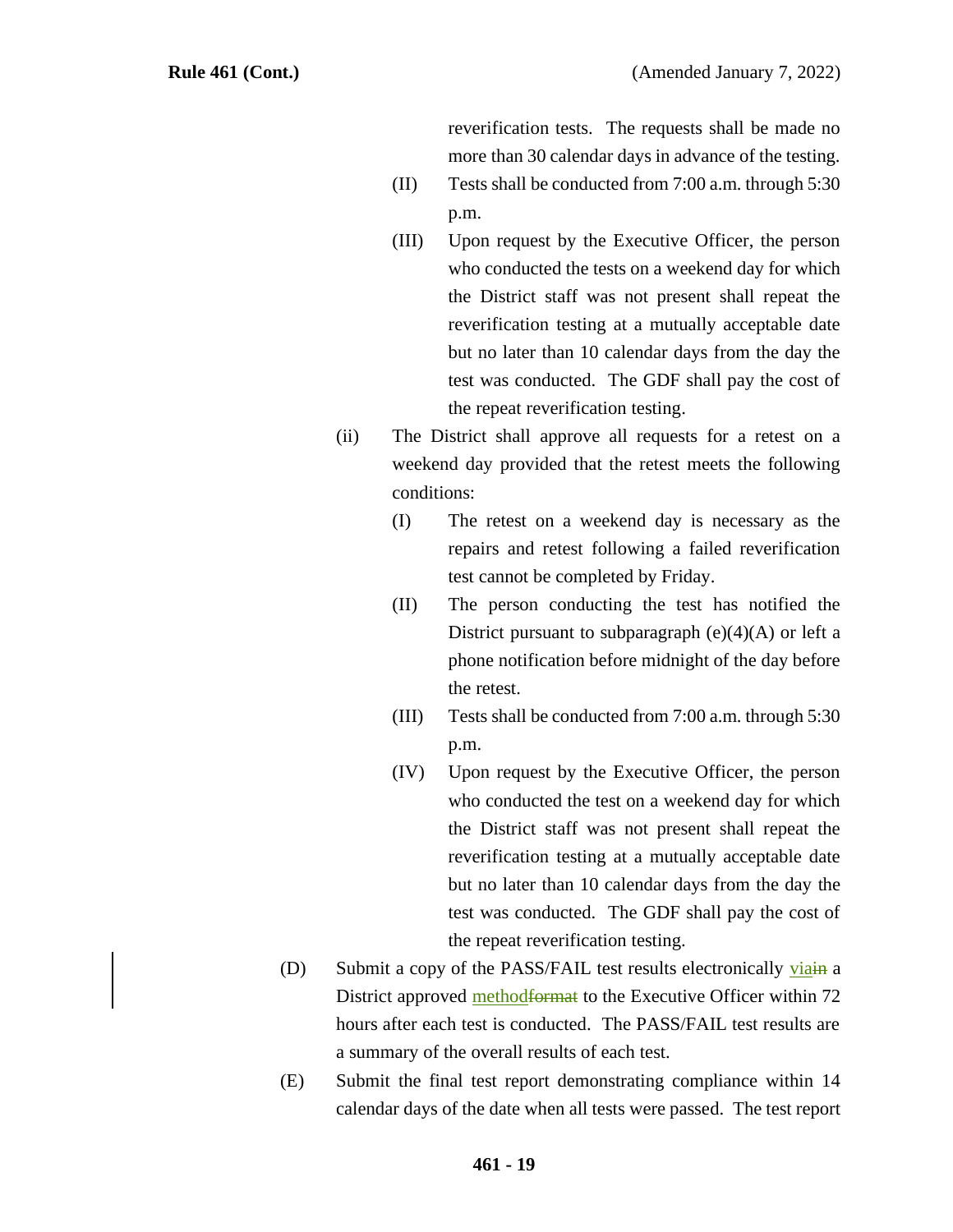shall include all the required records of all tests performed, test data, current AQMD facility ID number of the location being tested, the equipment Permit to Operate or Application number, the AQMD ID number of the company performing the tests, a statement whether the system or component tested meets the required standards, and the name, AQMD tester ID number and signature of the person responsible for conducting the tests.

- (F) Successfully completed the District's Tester Orientation class.
- (G) Successfully completed the International Code Council (ICC) tester certifications (or equivalent state certifications) examination during the previous 24 months. This provision shall take effect six months after such a test becomes available.
- (H) Successfully re-completed the District's Tester Orientation class after having been cited within any 6-month period for at least two violations of subparagraph  $(e)(3)(A)$  of this rule or CARB vapor recovery regulations in such a manner that the violations could have affected the accuracy of a performance or reverification test. The tester shall cease conducting any performance or reverification test after receiving the second notice of violation until such time that the tester has successfully re-completed the District Tester Orientation class.
- (I) Not committed more than three violations of subparagraph  $(e)(3)(A)$ of this rule or CARB vapor recovery regulations in such a manner that the violations could have affected the accuracy of a performance or reverification test during any 12-month period.
- (4) Notwithstanding subparagraph  $(e)(3)(B)$ , the owner/operator of a gasoline transfer and dispensing facility that has failed a reverification test or portions thereof may retest the facility prior to resuming operation provided that the person conducting the tests has complied with one of the following:
	- (A) Notify the District electronically by telephone or othervia a District approved methods and obtain a confirmation number at least 12 hours prior to retesting (at least six of the hours shall be regular District business hours); or
	- (B) When all necessary repairs are performed during the same day the facility has failed any of the applicable reverification tests, the owner/operator may retest the facility on the same day without re-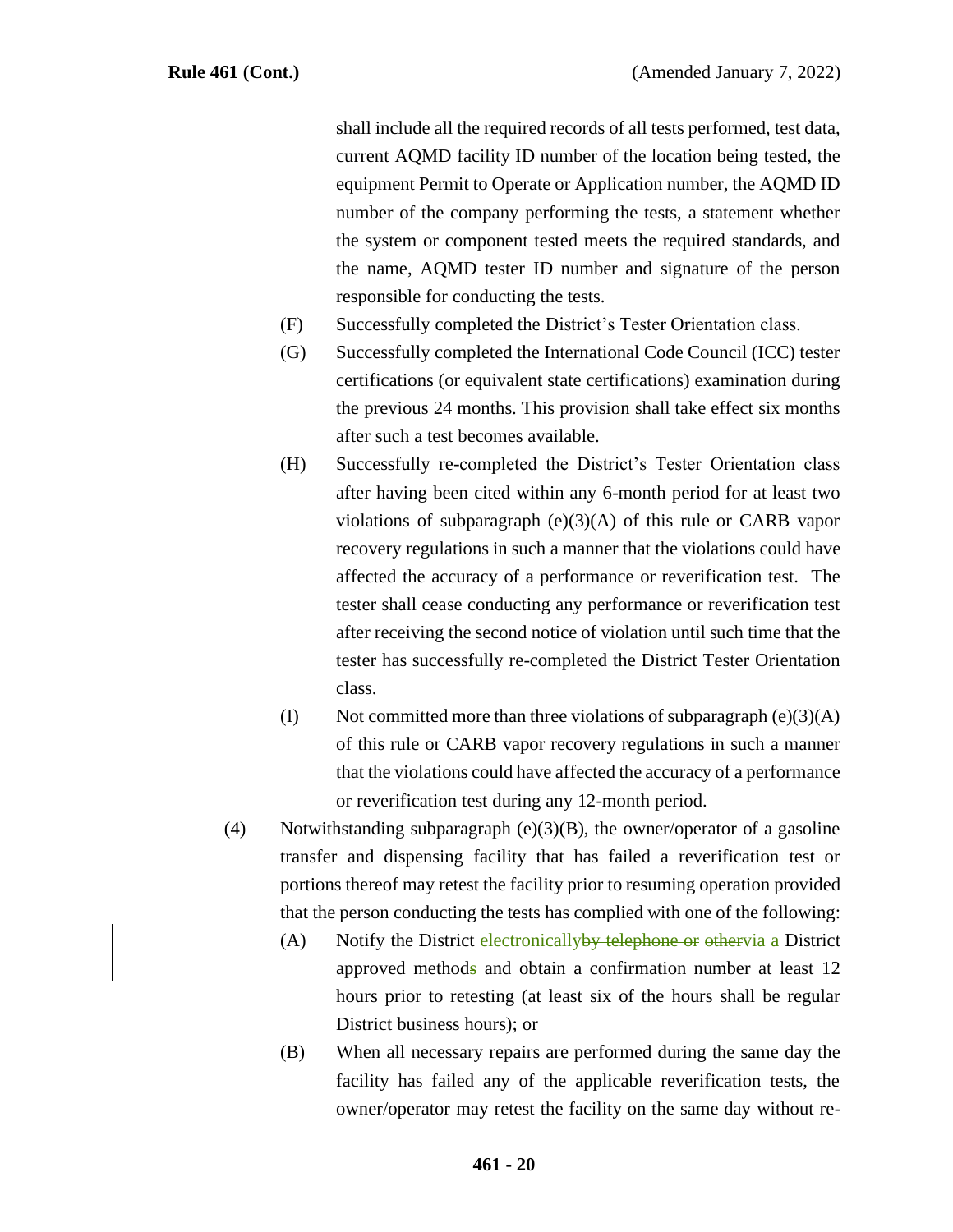notification, provided that the reasons for the test failure and any repairs performed are properly documented in the test reports and the repair logs pursuant to subparagraphs  $(e)(6)(B)$  and  $(e)(6)(C)$ .

- (5) The owner/operator shall not operate or resume operation of a gasoline transfer and dispensing facility, unless the facility has successfully passed the applicable performance or reverification tests. Notwithstanding the above, when a dispenser associated with any equipment that has failed a reverification test is isolated and shut down, the owner/operator may continue operation or resume operation of the remaining equipment at the facility, provided that test results demonstrate that the remaining equipment is in good operating condition. All test results and the method of isolating the defective equipment shall be documented in the test reports to be submitted to the Executive Officer pursuant to subparagraphs  $(e)(6)(C)$ ,  $(e)(3)(D)$  and  $(e)(3)(E)$ .
- (6) Recordkeeping

A person who performs the installation of components, self-compliance inspections, repairs or testing at any gasoline transfer and dispensing facility, including, but not limited to, the activities for normal operation and maintenance, performance testing, reverification testing and those following a drive-off, shall provide to the owner/operator all records listed below, as applicable, at the end of each day when the service is provided. The owner/operator of any retail or non-retail gasoline transfer and dispensing facility shall maintain all records listed below and any other test results or maintenance records that are required to demonstrate compliance on site for a period of at least two years (or five years for Title V facilities). Notwithstanding, records for non-retail gasoline dispensing facilities that are unmanned may be kept at other locations approved by the Executive Officer. All records shall be made available to the Executive Officer upon request both on site during inspections and offsite as specified.

- (A) Records of all components installed, defective components identified or repaired during self-compliance inspections.
- (B) Repair logs, which shall include:
	- (i) Date and time of each repair.
	- (ii) The name of the person(s) who performed the repair, and, if applicable, the name, address and phone number of the person's employer.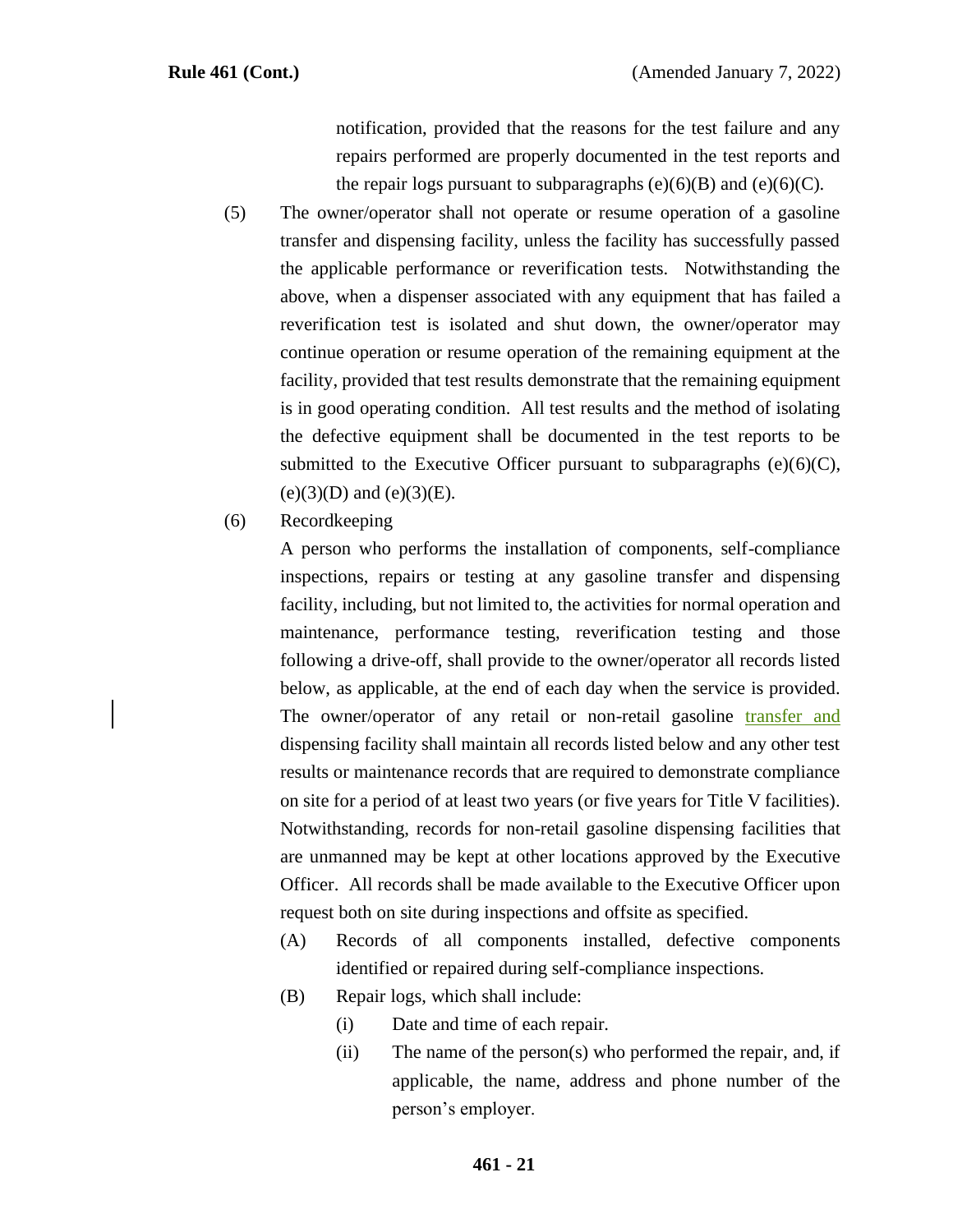- (iii) Description of service performed.
- (iv) Each component that was installed, repaired, serviced, or removed, including the required component identification information pursuant to subparagraph  $(c)(3)(A)$ .
- (v) Each component that was installed as replacement, if applicable, including the required component identification information pursuant to subparagraph  $(c)(3)(A)$ .
- (vi) Receipts for parts used in the repair and, if applicable, work orders, which shall include the name and signature of the person responsible for performing the repairs.
- (C) Records of tests, which shall include:
	- (i) Date and time of each test.
	- (ii) District confirmation number of notifications.
	- (iii) Name, affiliation, address and phone number of the person(s) who performed the test.
	- (iv) Test data and calibration data for all equipment used.
	- (v) Date and time each test is completed and the facility owner/operator is notified of the results. For a test that fails, a description of the reasons for the test failure shall also be included.
	- (vi) For a retest following a failed performance or reverification test, description of repairs performed pursuant to subparagraph  $(e)(4)(B)$ .
	- (vii) Copies of test reports in District approved format.
- (D) Monthly gasoline throughput records.
- (E) Records to prove that the installer/contractor that installed or altered the eEnhanced vVapor rRecovery equipment has successfully completed a manufacturer training program and any relevant state certification program applicable to the Phase I and Phase II eEnhanced vVapor rRecovery systems and associated components as specified in subparagraph  $(c)(3)(A)$ .

#### (f) Performance and Reverification Test Methods

All required tests shall be conducted in accordance with the most recently CARB approved version of CARB test methods or as stated in the applicable CARB Executive Orders including the corresponding Installation, Operation and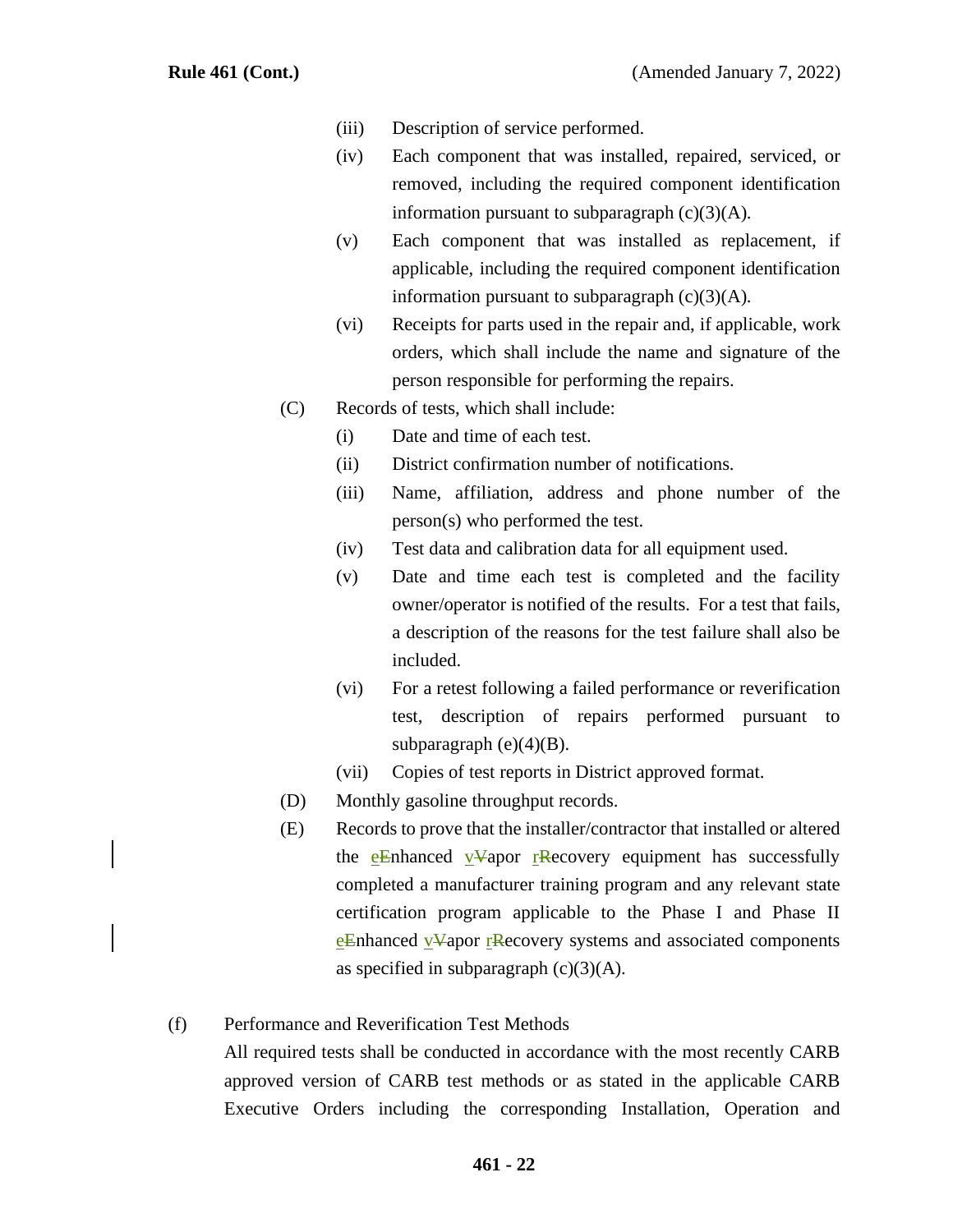Maintenance Manual test procedures or any other test methods approved in writing by the USEPA, CARB, or the District.

- (g) Exemptions
	- (1) The provisions of this rule shall not apply to the transfer of gasoline into testing equipment used to verify the efficiency of the vapor recovery system by CARB or the District or testing contractors, the accuracy of the gasoline dispensing equipment by the Department of Weight and Measures, and the fire safety standards by the Fire Department.
	- (2) The requirements of paragraph (c)(2) shall not apply to the fueling of Tournament of Roses parade floats.
	- (3) For the purposes of this rule, any requirement for equipment or component(s) to be CARB certified where an applicable valid Executive Order has not been issued by CARB shall not apply until an applicable Executive Order becomes effective.

#### (h) Rule 1402 Inventory Requirements

A retail gasoline transfer and dispensing facility that is in compliance with all applicable provisions of this rule, CARB Executive Orders, and District permit conditions shall not be required to submit an emission inventory to the Executive Officer, pursuant to subparagraph  $\frac{(n)(1)(B)}{(B)}$  of Rule 1402 - Control of Toxic Air Contaminants from Existing Sources, and is deemed in compliance with the requirements of Rule 1402, unless the facility exceeds the significant risk level as defined in Rule 1402.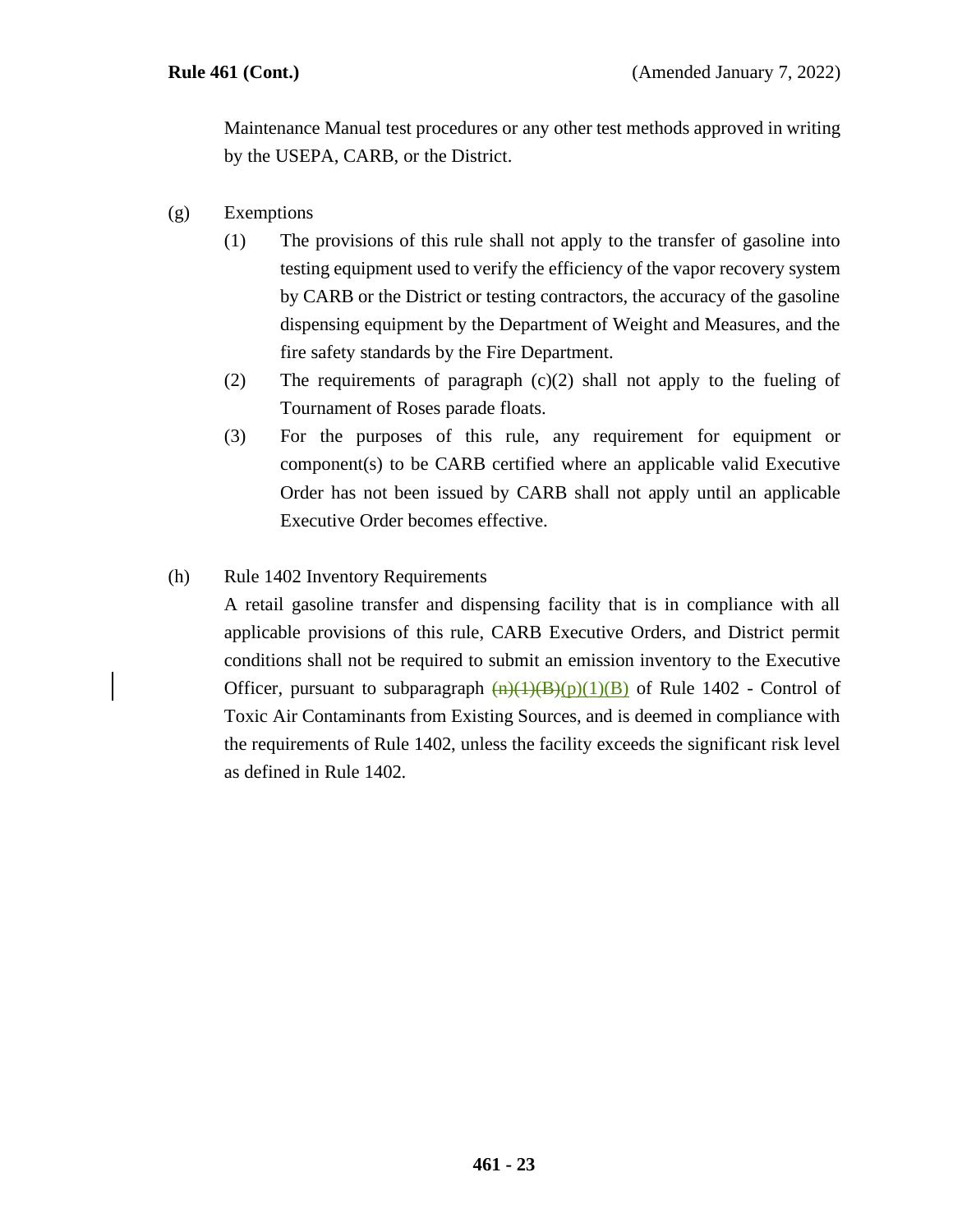# **ATTACHMENT A**

#### **AQMD-REQUIRED SIGNS**

- I. The operator shall post nozzle operating instructions and the following signs:
	- (A) SCAQMD toll-free telephone number: "If you have nozzle problems, please call the Air Quality Management District at the toll-free number (800) 242- 4020;" or equivalent information approved in writing by the Executive Officer; and
	- (B) A "warning" stating:

# **"TOXIC RISK - FOR YOUR OWN PROTECTION DO NOT BREATHE FUMES DO NOT TOP TANKS"**

- II. All required signs shall conform to all of the following:
	- (A) For decal signs:
		- (i) Each sign shall be visible from all fueling positions it serves; and
		- (ii) Sign shall be readable from a distance of 3 feet.
	- (B) All other signs:
		- (i) For pump toppers, one double-back sign per island;
		- (ii) For permanent (non-decal) signs, two single-sided or one doublesided sign(s) per two (2) dispensers.
		- (iii) All signs shall be readable from a distance of 6 feet.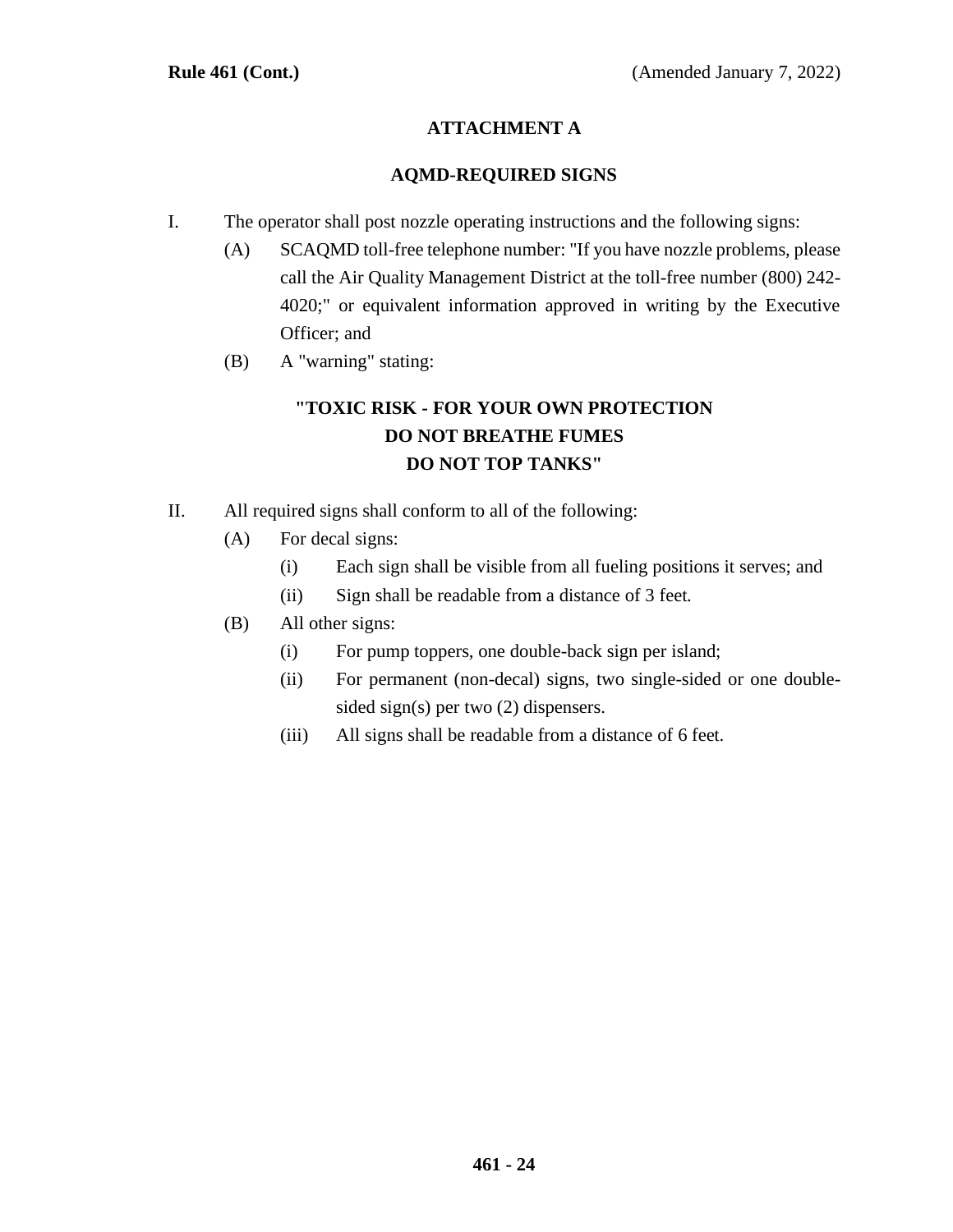# **ATTACHMENT B**

#### **DAILY MAINTENANCE INSPECTION PROTOCOL**

The owner/operator of a retail gasoline transfer and dispensing facility shall at minimum verify the following during the daily maintenance inspections:

# **(A) PHASE I VAPOR RECOVERY SYSTEM INSPECTION**

- 1. The spill container is clean and does not contain gasoline. The spill containment drain valve shall be vapor-tight.
- 2. The fill caps are not missing, damaged or loose.
- 3. If applicable:
	- a. the spring-loaded submerged fill tube seals properly against the coaxial fitting
	- b. the dry break (poppet valve) is not missing or damaged.
- 4. The submerged fill tube is not missing or damaged.

## **(B) PHASE II VAPOR RECOVERY SYSTEM INSPECTION**

- 1. The fueling instructions are clearly displayed with the appropriate toll-free complaint phone number and toxic warning signs.
- 2. The following nozzle components are in place and in good condition, as specified in CARB Executive Orders:
	- a. faceplate/facecone; vapor splash guard/fill guard/efficiency compliance device (ECD)/VEG
	- b. bellows
	- c. latching device spring
	- d. vapor check valve
	- e. spout (proper diameter/vapor collection holes)
	- f. insertion interlock mechanism
	- g. automatic shut-off mechanism
	- h. hold open latch
- 3. The hoses are not torn, flattened or crimped.
- 4. For vacuum-assist systems, the vapor processing unit and burner are functioning properly.

# **(C) RECORDS OF DEFECTIVE COMPONENTS**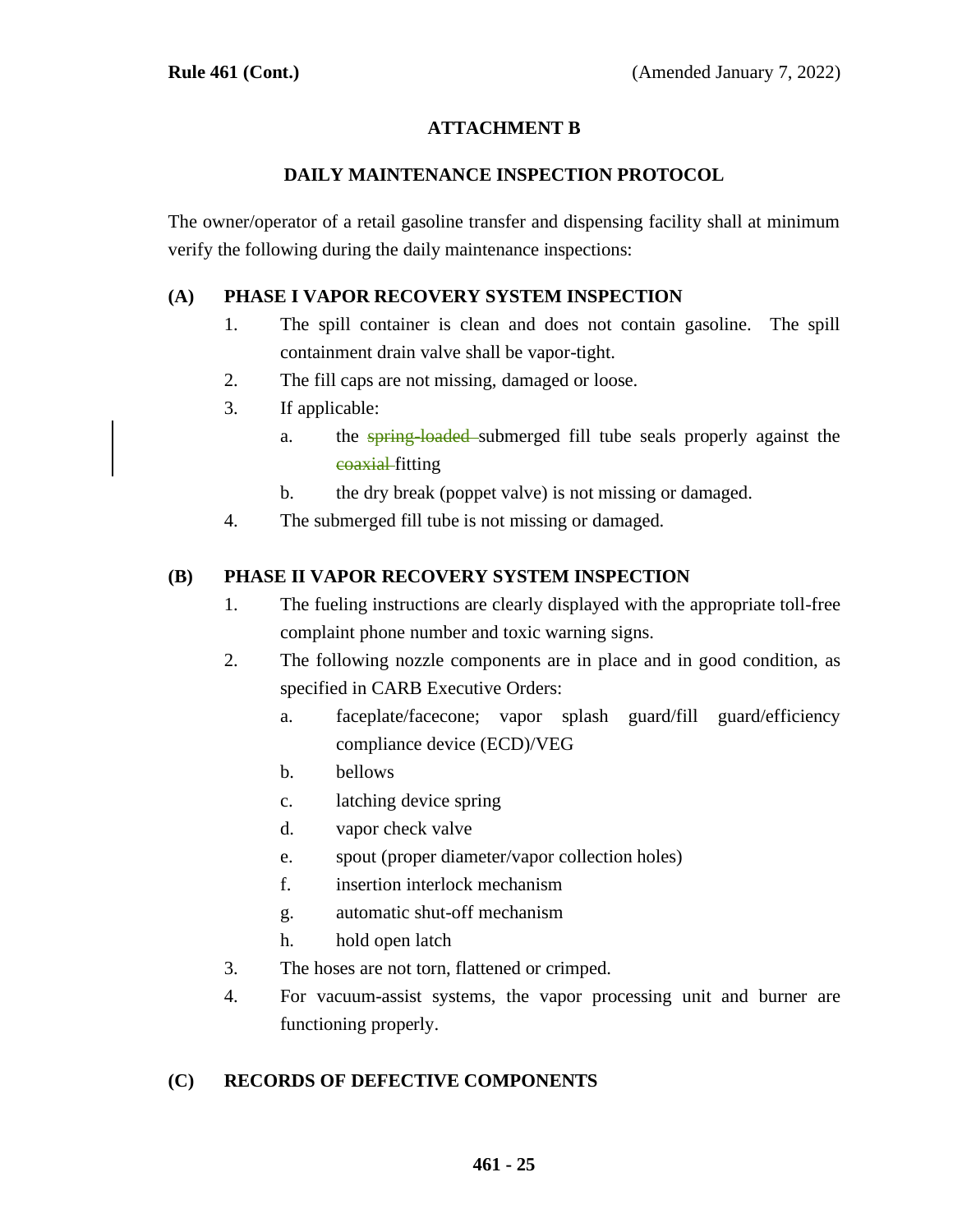# **ATTACHMENT C**

#### **PERIODIC COMPLIANCE INSPECTION PROTOCOL**

The owner/operator of a retail gasoline transfer and dispensing facility shall at minimum verify the following during the periodic compliance inspections:

#### **(A) GENERAL INSPECTION**

- 1. The District permit is current.
- 2. The equipment and District permit description match.
- 3. The facility complies with all permit conditions.
- 4. The required sign is properly posted and the sign contains all the necessary information. (i.e., toll-free complaint phone number, toxic warning sign, etc.)

## **(B) PHASE I VAPOR RECOVERY SYSTEM INSPECTION**

- 1. The spill container is clean and does not contain gasoline.
- 2. The fill caps are not missing, damaged or loose.
- 3. If applicable:
	- a. the spring-loaded submerged fill tube seals properly against the coaxial fitting
	- b. the dry break (poppet valve) is not missing or damaged.
- 4. The submerged fill tube is not missing or damaged.
- 5. The distance between the highest level of the discharge opening of the submerged fill tube and the bottom of the stationary storage tank does not exceed six inches (6").
- 6. The Phase I vapor recovery system complies with required CARB certification and is properly installed.
- 7. The spill box complies with required CARB certification and is properly installed.
- 8. The vent pipes are equipped with required pressure/vacuum relief valves.

#### **(C) PHASE II VAPOR RECOVERY SYSTEM INSPECTION**

- 1. The fueling instructions are clearly displayed.
- 2. Each nozzle is the current CARB-certified model.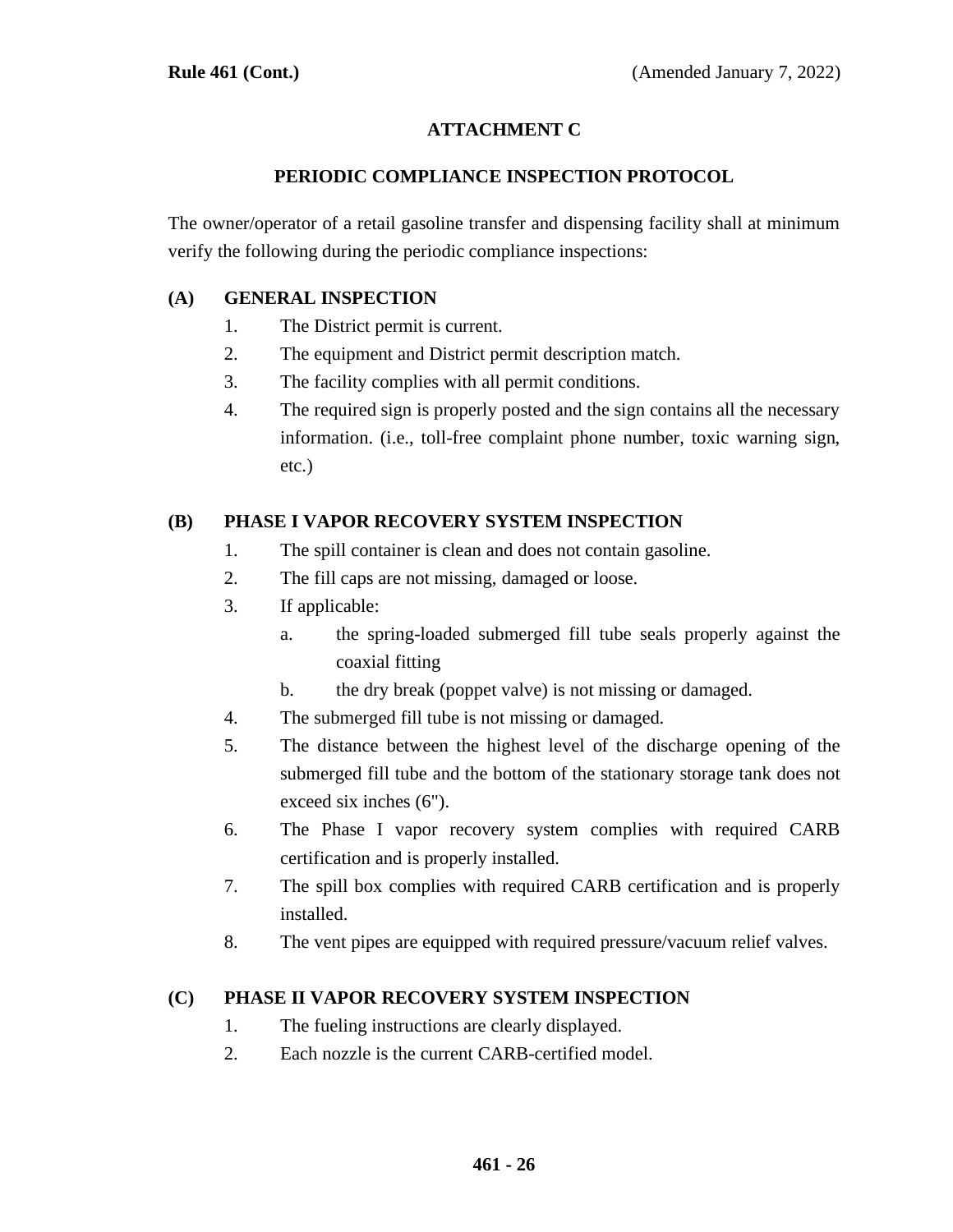# **ATTACHMENT C - CONTINUED**

- 3. Each nozzle is installed in accordance with the applicable CARB Executive Orders.
- 4. The following nozzle components are in place and in good condition, as specified in CARB Executive Orders or California Code of Regulations, Title 17, Part III, Chapter 1, subchapter 8, section 94006 or Health and Safety Code Section 41960.2 (e):
	- a. faceplate/facecone; vapor splash guard/fill guard/efficiency compliance device (ECD)
	- b. bellows
	- c. latching device spring
	- d. vapor check valve
	- e. spout (proper diameter/vapor collection holes)
	- f. insertion interlock mechanism
	- g. automatic shut-off mechanism
	- h. Hold open latch
- 5. The hoses are not torn, flattened or crimped.
- 6. The vapor recovery hoses are the required size and length.
- 7. The hoses with retractors are adjusted to maintain a proper loop, and the bottom of the loop is within the distance from the island surface certified by the CARB Executive Order for that particular dispenser configuration.
- 8. The vapor recovery nozzles are equipped with required hoses.
- 9. The bellows-equipped vapor recovery nozzles are equipped with CARB certified insertion interlock mechanisms.
- 10. If required, the flow limiter is not missing and is installed properly.
- 11. The swivels are not missing, defective, or leaking, and the dispenser-end swivels, if applicable, are Fire-Marshall approved with 90-degree stops.
- 12. If required, the liquid removal devices comply with required CARB certifications and are properly installed.
- 13. For bellows-less nozzles, the hoses are inverted coaxial type except for Hirt systems, and the vapor collection holes are not obstructed.
- 14. For vacuum-assist systems, the vapor processing unit and burner are functioning properly.